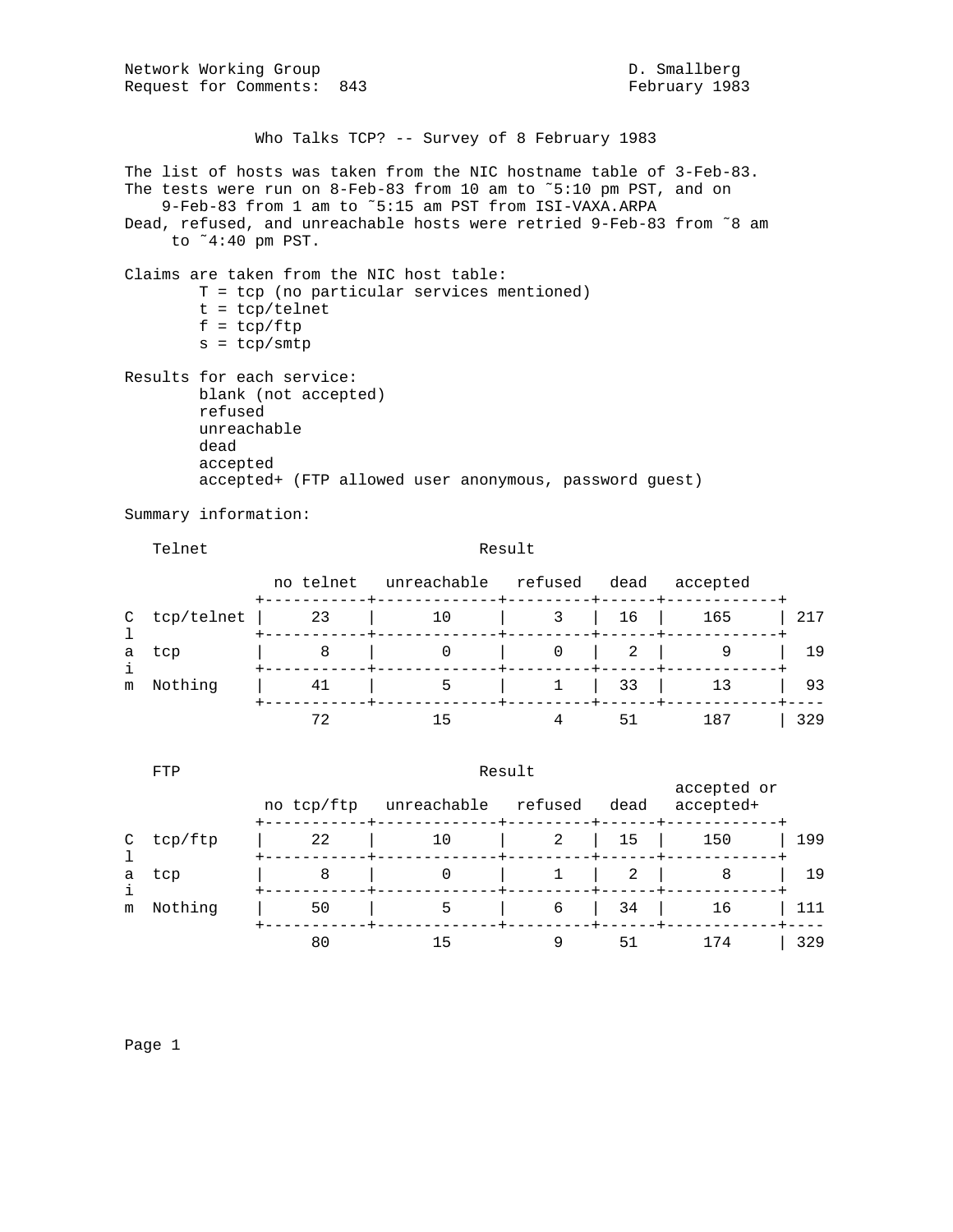SMTP Result

|            |    | no tcp/smtp unreachable refused dead |   |                                                       | accepted |     |
|------------|----|--------------------------------------|---|-------------------------------------------------------|----------|-----|
| C tcp/smtp |    |                                      | 2 | $\begin{array}{ c c c c c c c c } \hline \end{array}$ | 134      | 181 |
| a tcp      |    |                                      |   | 2                                                     |          | 19  |
| m Nothing  | 53 |                                      |   | $\begin{array}{ccc} \vert & 35 \end{array}$           | 27       | 129 |
|            | 82 |                                      |   | 51                                                    | 170      | 329 |

Results in alphabetical order:

| Name        | Address    | Claims                | Telnet   | FTP       | SMTP     |
|-------------|------------|-----------------------|----------|-----------|----------|
| $- - - -$   |            | ------                | ------   | $---$     |          |
| acc         | 10.2.0.54  | $- - - - -$           |          | dead      |          |
| ada-vax     | 10.0.0.52  | $-tfs$                | accepted | accepted  | accepted |
| aerospace   | 10.2.0.65  | $-tfs$                | accepted | accepted  | accepted |
| afql        | 10.1.0.66  | $-tf-$                |          | dead      |          |
| afsc-ad     | 10.0.0.53  | $-tf-$                | accepted | accepted  |          |
| afsc-dev    | 10.2.0.53  | $-tf-$                | accepted | accepted  |          |
| afsc-hq     | 10.0.0.67  | $- - - -$             |          |           |          |
| afsc-sd     | 10.0.0.65  | $---$                 |          |           |          |
| afwl        | 10.0.0.48  | $-tf-$                | accepted | accepted  |          |
| aids-unix   | 10.2.0.56  | $-tfs$                | accepted | accepted  | refused  |
| alta-coma   | 3.1.0.50   | $T---$                |          |           |          |
| ames-tss    | 10.0.0.16  | $-tf-$                | accepted | accepted  | refused  |
| ames-vmsb   | 10.3.0.16  | $- - - -$             |          | dead      |          |
| anl         | 10.0.0.55  | $---$                 |          |           |          |
| $an1 - mcs$ | 10.1.0.55  | $\qquad \qquad - - -$ | accepted | accepted  | accepted |
| $apq-1$     | 10.1.0.29  | $-tfs$                | accepted | accepted  | accepted |
| arpa-dms    | 10.0.0.28  | $- - - -$             |          | dead      |          |
| arpa-png11  | 10.3.0.28  | $-tfs$                |          |           |          |
| bbn-admin   | 3.1.0.6    | $-tfs$                | accepted | accepted  | accepted |
| bbn-cd      | 3.3.0.9    | $-tfs$                | accepted | accepted  | accepted |
| bbn-clxx    | 10.4.0.49  | $-tfs$                | accepted | accepted  | accepted |
| bbn-cvax    | 128.11.0.2 | $-tfs$                |          |           |          |
| bbn-inoc    | 10.2.0.82  | $-tfs$                |          |           |          |
| bbn-inoc    | 3.2.0.6    | $-tfs$                | accepted | accepted  | accepted |
| bbn-noc     | 3.1.0.14   | $-tfs$                | accepted | accepted  | accepted |
| bbn-noc2    | 10.6.0.82  | $-tfs$                | accepted | accepted  | accepted |
| bbn-nu      | 10.0.0.72  | $-tfs$                |          |           |          |
| bbn-rsm     | 10.4.0.82  | $-t$ --               | accepted |           |          |
| bbn-tenexb  | 10.0.0.49  | $-tf-$                | accepted | accepted+ | accepted |
| bbn-tenexc  | 10.3.0.49  | $-tf-$                | accepted | accepted  | accepted |
| bbn-unix    | 10.1.0.72  | $-tfs$                | accepted | accepted  | accepted |
| bbn-vax     | 10.1.0.82  | $-tfs$                | accepted | accepted  | accepted |
| bbna        | 10.3.0.5   | $-tfs$                | accepted | accepted  | accepted |
| bbncca      | 3.0.0.2    | $-tfs$                | accepted | accepted  | accepted |
| bbnccb      | 3.1.0.2    | $-tfs$                | accepted | accepted  | accepted |
| bbnccd      | 3.3.0.2    | $-tfs$                | accepted | accepted  | accepted |
| bbnccf      | 3.0.0.4    | $-tfs$                | accepted | accepted  | accepted |
|             |            |                       |          |           |          |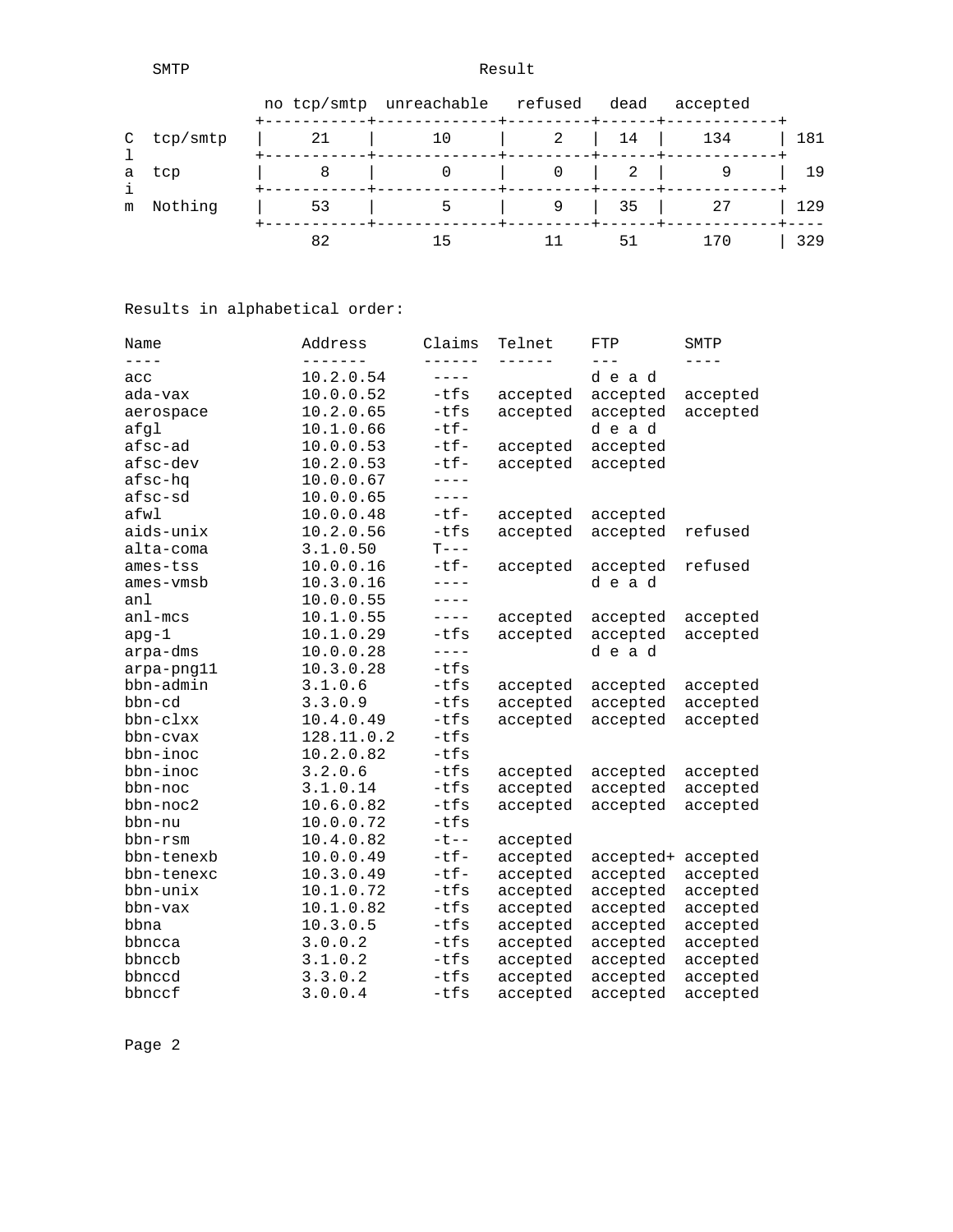| bbncci                        | 3.3.0.4                         | $-tfs$      | accepted | accepted         | accepted |
|-------------------------------|---------------------------------|-------------|----------|------------------|----------|
| bbnccc                        | 3.2.0.2                         | $-tfs$      | accepted | accepted         | accepted |
| bbnf                          | 10.0.0.5                        | $-tfs$      | accepted | accepted         | accepted |
| bbng                          | 10.1.0.5                        | $-tfs$      | accepted | accepted         | accepted |
| bbnp                          | 3.2.0.4                         | -tfs        | accepted | accepted         | accepted |
| bbnq                          | 3.2.0.7                         | $-tfs$      | accepted | accepted         | accepted |
| bbns                          | 10.3.0.82                       | -tfs        | accepted | accepted         | accepted |
| bbnt                          | 10.0.0.82                       | $-tfs$      | accepted | accepted         | accepted |
| bbnw                          | 3.3.0.6                         | $-tfs$      | accepted | accepted         | accepted |
| bbnx                          | 3.0.0.8                         | -tfs        | accepted | accepted         | accepted |
| bbny                          | 3.2.0.8                         | -tfs        | accepted | accepted         | accepted |
| bbnz                          | 3.1.0.7                         | $-tfs$      | accepted | accepted         | accepted |
| bnl                           | 10.1.0.58                       | $- - - -$   |          |                  |          |
| bragg-stal                    | 10.1.0.38                       | $-tfs$      |          | dead             |          |
| brl                           | 10.0.0.29                       | $-tfs$      | accepted | accepted         | accepted |
| brl-bmd                       | 10.3.0.29                       | $-tfs$      | accepted | accepted         | accepted |
| brl-secad-vg                  | 192.5.21.3                      | $- - - -$   |          | unreachable      |          |
| brl-vld                       | 192.5.21.2                      | $-tfs$      |          | unreachable      |          |
| brl-vld-gr                    | 192.5.21.5                      | $-tfs$      |          | unreachable      |          |
| brl-vld-vg                    | 192.5.21.4                      | $- - - -$   |          | unreachable      |          |
| cca-unix                      | 10.0.0.31                       | $-tfs$      | accepted | accepted         | accepted |
|                               | 10.1.0.31                       | $-tfs$      | accepted | accepted         | accepted |
| cca-vms<br>cctc               | 10.0.0.20                       | $-t$ - -    |          |                  |          |
| centacs-mmp                   | 10.0.0.60                       | $- - - -$   |          | dead             |          |
| centacs-tf                    | 10.3.0.60                       | $---$       |          | dead             |          |
| cincpacflt-wm                 | 10.1.0.36                       | $---$       |          |                  |          |
| $cit-20$                      | 10.0.0.54                       | $T---$      | accepted | accepted         | accepted |
| $cit-750$                     | 192.5.7.3                       | $-tfs$      |          | unreachable      |          |
| cit-vax                       | 10.1.0.54                       | -tfs        | accepted | accepted         | accepted |
| clarksburg-expak              | 8.0.0.4                         | $- - - -$   |          | unreachable      |          |
| clarksburg-monitor 8.0.0.44   |                                 | $---$       |          | unreachable      |          |
| cmu                           | $128.2.254.255$ ----            |             |          | dead             |          |
|                               | 10.1.0.14                       | $-t-s$      |          |                  |          |
| cmu-cs-a                      | 10.0.0.14                       | $- - - - -$ | accepted | accepted<br>dead | accepted |
| cmu-cs-b                      |                                 | $-tfs$      |          |                  |          |
| $cmu-cs-c$                    | 10.3.0.14                       |             | accepted | accepted+        | accepted |
| cmu-cs-cad                    | 128.2.254.133 -tfs              |             | accepted | accepted         | accepted |
| $cmu-cs-g$                    | 128.2.254.132 -tfs              |             | accepted | accepted         | accepted |
| cmu-cs-gandalf                | 128.2.254.140 -tfs              |             | accepted | accepted         | accepted |
| cmu-cs-ius                    | 128.2.254.128 -tfs              |             | accepted | accepted         | accepted |
| $cmu-cs-j$                    | 128.2.254.144 -tfs              |             |          | dead             |          |
| cmu-cs-jk                     | $128.2.254.154$ ----            |             |          | dead             |          |
| cmu-cs-k                      | 128.2.254.136 -tfs              |             |          | dead             |          |
| $cmu-cs-ps$                   | $128.2.254.130$ ----            |             |          | dead             |          |
| cmu-cs-pt                     |                                 |             |          |                  |          |
|                               | 128.2.254.155 -tfs              |             | accepted | accepted         | accepted |
| cmu-cs-speech                 | 128.2.254.145                   | -tfs        | accepted | accepted         | accepted |
| cmu-cs-spice                  | 128.2.254.139                   | -tfs        | accepted | accepted         | accepted |
| cmu-cs-unh                    | 128.2.254.150 -tfs              |             | accepted | accepted         | accepted |
| cmu-cs-vlsi                   | 128.2.254.129 -tfs              |             | accepted | accepted         | accepted |
| $cmu-cs-zog$                  | 128.2.254.131 -tfs              |             | accepted | accepted         | accepted |
| cmu-ri-arm                    | 128.2.254.151 -tfs              |             | accepted | accepted         | accepted |
| $cmu-ri-fas$                  | 128.2.254.138                   | $-tfs$      | accepted | accepted         | accepted |
| cmu-ri-isl                    | 128.2.254.143 -tfs              |             | accepted | accepted         | accepted |
| $cmu-ri-isl2$                 | 128.2.254.152 -tfs              |             | accepted | accepted         | accepted |
| $cmu-ri-leg$<br>coins-gateway | 128.2.254.141 -tfs<br>10.1.0.57 |             |          | dead             |          |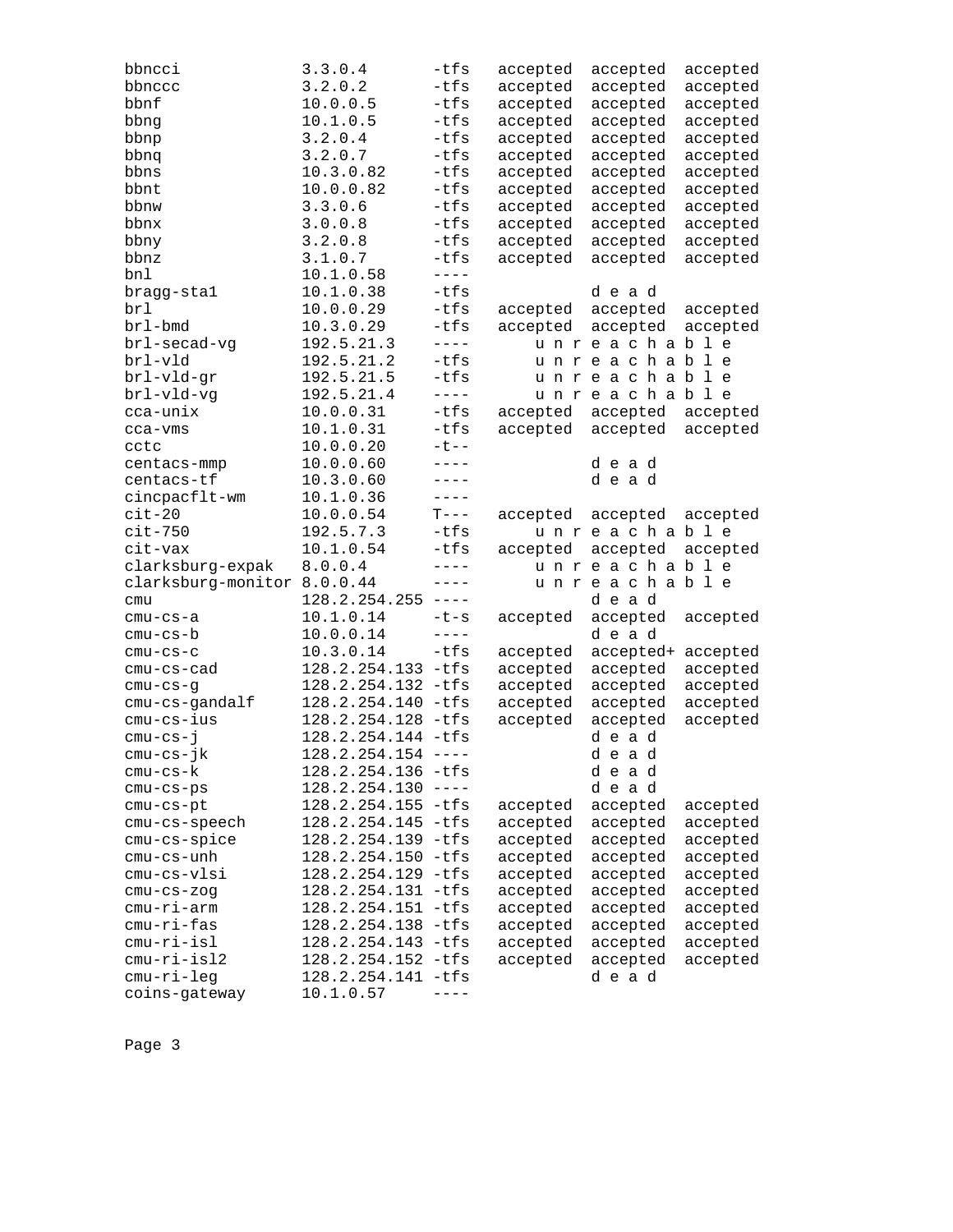| collins-gw   | 10.1.0.46  | T---        |          |                    |          |
|--------------|------------|-------------|----------|--------------------|----------|
| coins-tas    | 10.0.0.36  | $- - - -$   |          |                    |          |
| collins-pr   | 10.0.0.46  | $T---$      |          |                    |          |
| compion      | 10.1.0.12  | $-t$ $-$    | accepted | refused            | refused  |
| compion-vms  | 10.0.0.12  | $-tfs$      | accepted | accepted           | accepted |
| cornell      | 10.3.0.96  | $-tfs$      |          | unreachable        |          |
| csnet-cic    | 3.0.0.14   | $-tfs$      | accepted | accepted           | accepted |
| csnet-purdue | 128.10.0.2 | $-tfs$      |          |                    |          |
| csnet-sh     | 10.1.0.94  | $-tfs$      | accepted | accepted+ accepted |          |
| csnet-sh     | 192.5.2.3  | $T---$      | accepted | accepted+ accepted |          |
| dca-ems      | 10.4.0.20  | $- - - - -$ | accepted | accepted           | accepted |
| dcec-psat    | 10.5.0.20  | $T---$      |          |                    |          |
| dcn1         | 128.4.0.1  | -tfs        | accepted | accepted+ accepted |          |
| dcn2         | 128.4.0.2  | $-tfs$      | accepted | accepted+ accepted |          |
| dcn3         | 128.4.0.3  | $-tfs$      | accepted | accepted+ accepted |          |
| dcn4         | 128.4.0.4  | $-tfs$      |          | dead               |          |
| dcn5         | 128.4.0.5  | $-tfs$      | accepted | accepted+ accepted |          |
| dcn6         | 128.4.0.6  | $-tfs$      | accepted | accepted+ accepted |          |
| dcn7         | 128.4.0.7  | $-tfs$      |          | dead               |          |
| dcn8         | 128.4.0.8  | $-tfs$      |          | dead               |          |
| dcn9         | 128.4.0.9  | $-tfs$      |          | dead               |          |
| $dec-2136$   | 10.0.0.79  | $-tfs$      |          | dead               |          |
| dec-marlboro | 10.1.0.79  | -tfs        | accepted | accepted           | accepted |
| dfvlr1       | 128.7.0.1  | $-tfs$      |          | unreachable        |          |
| dfvlr2       | 128.7.0.2  | $-tfs$      |          | unreachable        |          |
| dfvlr3       | 128.7.0.3  | $-tfs$      |          | unreachable        |          |
| dfvlr7       | 128.7.0.7  | $-tfs$      |          | unreachable        |          |
| dtnsrdc      | 10.0.0.81  | $-tfs$      | accepted | accepted           | accepted |
| edn-host1    | 21.1.0.1   | $-tfs$      | accepted |                    |          |
| edn-unix     | 10.3.0.20  | $-tfs$      | accepted |                    | accepted |
| etac         | 10.0.0.59  | $---$       |          | dead               |          |
| etam-expak   | 4.0.0.1    | ----        |          |                    |          |
| etam-monitor | 4.0.0.41   | $- - - -$   |          |                    |          |
| fnoc         | 10.1.0.33  | $---$       |          | dead               |          |
| fnoc-secure  | 10.3.0.33  | $- - - -$   |          |                    |          |
| ford-ecc     | 128.5.0.11 | -tfs        | accepted | accepted+ accepted |          |
| ford-eed     | 128.5.0.14 | -tfs        | accepted | accepted+ accepted |          |
| ford-ers     | 128.5.0.13 | $-tfs$      | accepted | accepted+ accepted |          |
| ford-foe     | 128.5.0.15 | $-tfs$      |          |                    |          |
| ford-lab     | 128.5.0.8  | -tfs        | accepted | accepted+ accepted |          |
| ford-res     | 128.5.0.10 | $-tfs$      |          |                    |          |
| ford-srl     | 128.5.0.12 | -tfs        |          |                    |          |
| ford-vax     | 128.5.0.9  | $-tfs$      |          |                    |          |
| ford-wdl1    | 128.5.32.1 | $-tfs$      | accepted | accepted           | accepted |
| ford-wdl2    | 128.5.32.2 | $-tfs$      |          |                    |          |
| ford-wdl3    | 128.5.32.3 | $-tfs$      |          |                    |          |
| ford-wdl4    | 128.5.32.4 | $-tfs$      |          |                    |          |
| ford-wdl5    | 128.5.32.5 | $-tfs$      |          |                    |          |
| ford-wdl6    | 128.5.32.6 | $-t$ $-$    | accepted | accepted           | accepted |
| ford1        | 128.5.0.1  | -tfs        | accepted | accepted+ accepted |          |
| ford2        | 128.5.0.2  | $-tfs$      |          |                    |          |
| ford3        | 128.5.0.3  | -tfs        | accepted | accepted+ accepted |          |
| ford4        | 128.5.0.4  | -tfs        | accepted | accepted+ accepted |          |
| fucino       | 4.0.0.88   | $- - - -$   |          |                    |          |
| fucino-expak | 4.0.0.95   |             |          |                    |          |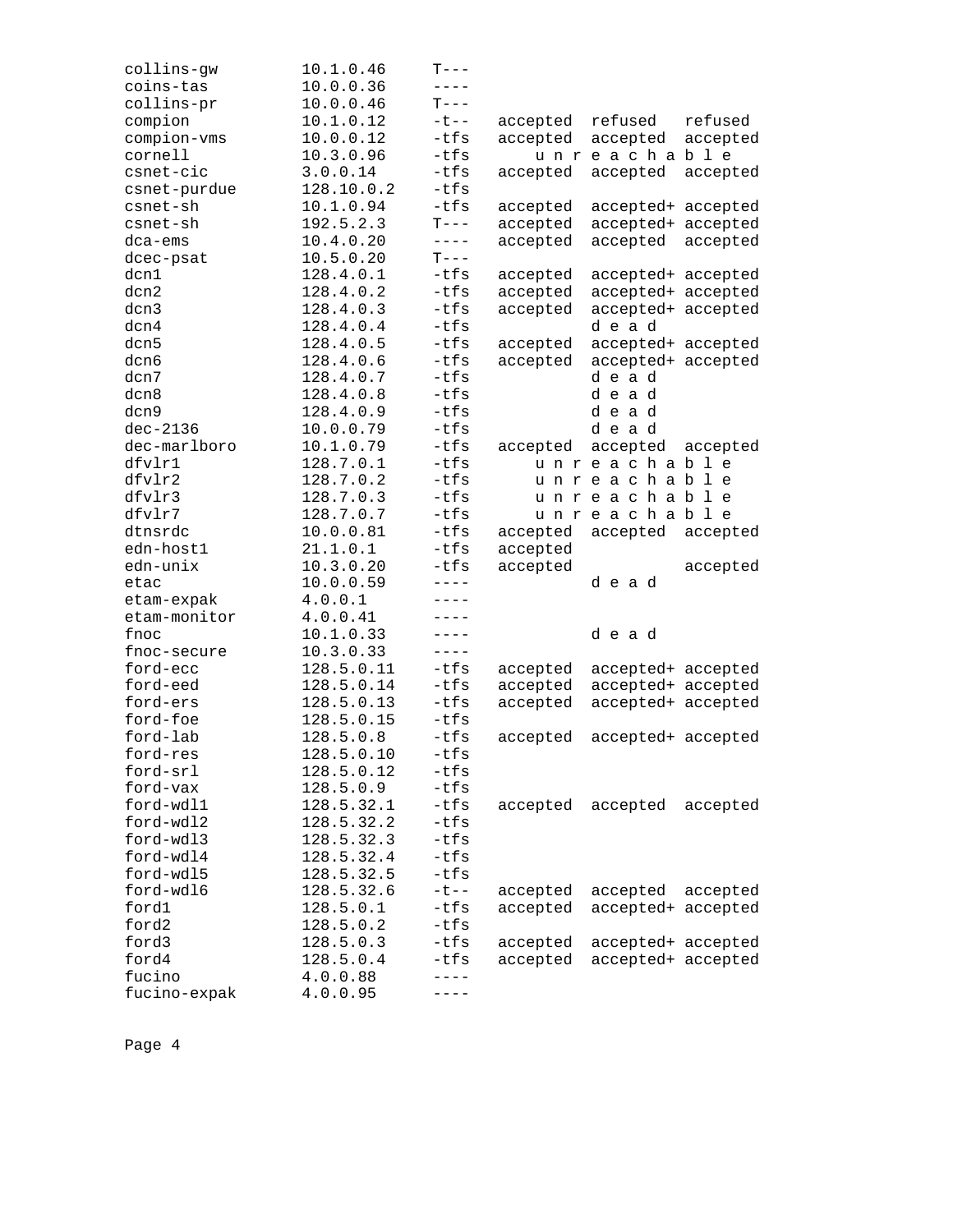| fucino-monitor    | 4.0.0.94   | ----                  |          |                    |          |
|-------------------|------------|-----------------------|----------|--------------------|----------|
| goonhilly-expak   | 4.0.0.2    | - - - -               |          |                    |          |
| goonhilly-monitor | 4.0.0.42   | $- - - -$             |          |                    |          |
| gunter-adam       | 10.1.0.13  | $-tfs$                | accepted | accepted+ accepted |          |
| gunter-unix       | 10.0.0.13  | $- - - -$             |          | dead               |          |
| harv-10           | 10.0.0.9   | $- - - -$             |          |                    |          |
| hi-multics        | 10.0.0.80  | -t-s                  | accepted | accepted           | accepted |
| isi-png11         | 10.1.0.27  | $---$                 |          |                    |          |
| isi-speech11      | 10.0.0.22  | $---$                 |          |                    |          |
| isi-vaxa          | 10.2.0.27  | -tfs                  | accepted | accepted           | accepted |
| jpl-vax           | 10.3.0.54  | $- - - -$             | accepted | accepted+          | accepted |
| kestrel           | 10.3.0.32  | $-t-s$                | accepted | accepted           | accepted |
| lanl-unix         | 10.0.0.90  | $-tfs$                | accepted | accepted           | accepted |
| lbl-csam          | 10.1.0.34  | $-$ fs                | accepted | accepted+          | accepted |
|                   |            |                       |          |                    |          |
| 11                | 10.0.0.10  | $---S$                | accepted | accepted           | accepted |
| $11 - 11$         | 10.3.0.10  | $---$                 |          |                    |          |
| $11$ -en          | 10.4.0.10  | $-tfs$                | accepted | accepted           | accepted |
| $11$ -iptcp       | 10.3.44.10 | $T---$                |          |                    |          |
| $11-v1si$         | 10.1.0.10  | $-tfs$                | accepted | accepted           | accepted |
| $11 - xn$         | 10.2.0.10  | $---$                 |          | dead               |          |
| $111$ -mfe        | 10.1.0.21  | $-t$ $-$              | accepted | accepted           |          |
| lll-unix          | 10.0.0.21  | $- - - -$             |          | dead               |          |
| logicon           | 10.2.0.3   | $- - - -$             |          | dead               |          |
| martin            | 10.3.0.53  | $- - - -$             |          |                    |          |
| martin-b          | 10.1.0.64  | $-tfs$                | accepted | accepted           | accepted |
| mcclellan         | 10.3.0.78  | $\qquad \qquad - - -$ | accepted |                    |          |
| mit-ai            | 10.2.0.6   | $T---$                | accepted | accepted+ accepted |          |
| mit-ajax          | 18.10.0.64 | $-tf-$                | accepted | accepted           | accepted |
| mit-cls           | 18.10.0.76 | $-tfs$                | accepted | accepted           | accepted |
| $mit-csr$         | 18.10.0.8  | $---S$                | accepted |                    | accepted |
| mit-devmultics    | 10.1.0.77  | $-t-s$                | accepted | accepted           | accepted |
| $mit$ -dms        | 10.1.0.6   | $T---$                | accepted | accepted+          | accepted |
| $mit-mc$          | 10.3.0.44  | $-tfs$                | accepted | accepted+          | accepted |
| $mit-m1$          | 10.3.0.6   | $T---$                | accepted | accepted+          | accepted |
| mit-multics       | 10.0.0.6   | -tfs                  | accepted | accepted           | accepted |
| mit-tstgw         | 10.2.0.44  | $T---$                |          | dead               |          |
| $mit$ - $xx$      |            | $-tfs$                |          |                    |          |
|                   | 10.0.0.44  |                       | refused  | accepted+ accepted |          |
| mitre             | 10.0.0.17  | -tfs                  | accepted | accepted           | accepted |
| mitre-bedford     | 10.0.0.66  | $- - - -$             |          |                    |          |
| nadc              | 10.0.0.24  | $-tfs$                | accepted | accepted           | accepted |
| nadc-ncp          | 10.2.0.24  |                       |          | dead               |          |
| nalcon            | 10.1.0.81  | -tfs                  | accepted | accepted           | accepted |
| $nbs-p1$          | 10.3.0.19  | $---$                 |          | dead               |          |
| nbs-sdc           | 10.1.0.19  |                       | accepted | accepted+ accepted |          |
| nbs-unix          | 10.2.0.19  |                       |          | dead               |          |
| nbs-vms           | 10.0.0.19  | - - - -               | accepted | accepted           | accepted |
| ncsc              | 10.1.0.53  | ----                  |          | dead               |          |
| ndre1             | 48.3.1.41  | -tfs                  | accepted | accepted+ accepted |          |
| nlm-mcs           | 10.0.0.88  | -tfs                  | accepted | accepted           | accepted |
| nosc-cc           | 10.0.0.3   | -tfs                  | accepted | accepted           | accepted |
| nosc-sdl          | 10.1.0.35  | ----                  |          |                    |          |
| nosc-secure2      | 10.0.0.35  | ----                  |          |                    |          |
| nosc-secure3      | 10.3.0.35  | ----                  |          | dead               |          |
| nosc-spel         | 10.1.0.3   | ----                  |          | dead               |          |
| nprdc             | 10.3.0.3   | -tfs                  | accepted | accepted           | accepted |
|                   |            |                       |          |                    |          |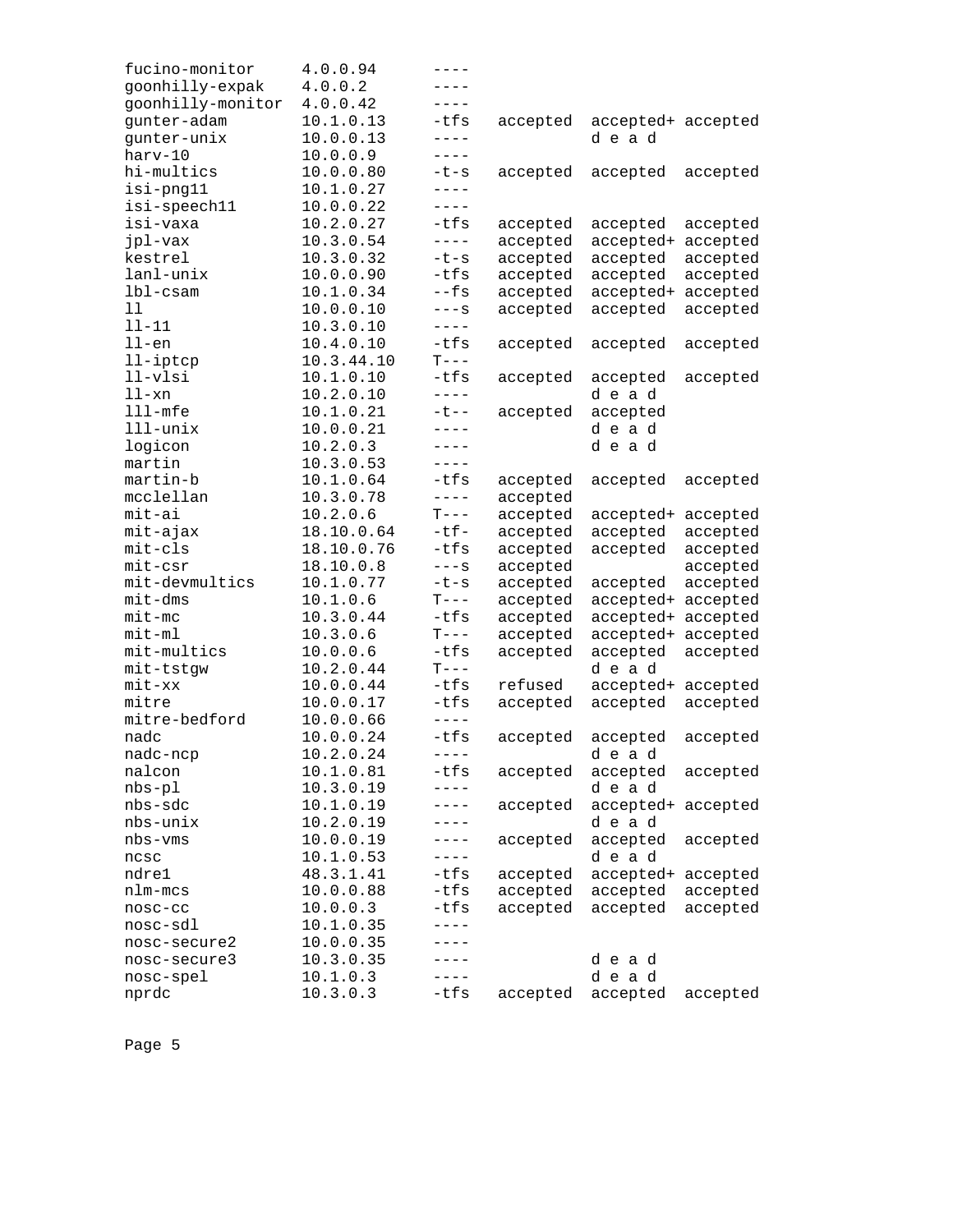| nrl              | 10.0.0.8  | $-tf-$    | accepted | accepted           | accepted |
|------------------|-----------|-----------|----------|--------------------|----------|
| nps              | 10.0.0.33 | $T---$    |          |                    |          |
| nrl-aic          | 10.1.0.8  | -tfs      | accepted | accepted           | accepted |
| $nrl$ -css       | 10.7.0.8  | $-tfs$    | accepted | accepted           | accepted |
| nrl-tops10       | 10.3.0.8  | $---$     |          | dead               |          |
| nsrdcoa          | 10.3.0.81 | -tfs      | accepted | accepted           | accepted |
| nswc-dl          | 10.0.0.84 | $-tf-$    | accepted | accepted           |          |
| nswc-g           | 10.1.0.84 | $T---$    | accepted | accepted           | accepted |
| nswc-wo          | 10.2.0.8  | -tfs      | accepted | accepted           | accepted |
| nusc             | 10.3.0.92 | $---$     |          | dead               |          |
| nusc-npt         | 10.2.0.92 | $---$     |          |                    |          |
| $nwc-387a$       | 10.0.0.85 | $-tfs$    |          | dead               |          |
| $nwc-387b$       | 10.3.0.85 | $-tf-$    | accepted | accepted           | accepted |
| nyu              | 10.0.0.58 | $-tfs$    | accepted | accepted           | accepted |
| office-1         | 10.0.0.43 | $T---$    |          |                    |          |
| office-10        | 10.1.0.93 | $-tf-$    | accepted | refused            | accepted |
| office-12        | 10.2.0.93 | $T---$    |          | dead               |          |
| office-2         | 10.1.0.43 | $T---$    |          |                    |          |
| office-3         | 10.2.0.43 | $T---$    | accepted | refused            | accepted |
| office-7         | 10.3.0.43 | $-t$ --   | accepted | refused            | accepted |
| office-8         | 10.0.0.93 | $-t$ --   |          |                    |          |
| okc-unix         | 10.3.0.46 | $-t$ --   | accepted |                    |          |
| parc-maxc        | 10.0.0.32 | -tfs      | accepted | accepted+ accepted |          |
| purdue           | 10.0.0.37 | -tfs      | accepted | accepted           | accepted |
| purdue-tn        | 14.0.0.1  | $-tfs$    |          |                    |          |
| radc-multics     | 10.0.0.18 | -tfs      | accepted | accepted           | accepted |
| radc-tops20      | 10.3.0.18 | $-tfs$    | accepted | accepted+          | accepted |
| radc-unix        | 10.5.0.18 | $---$     |          | dead               |          |
| radc-xper        | 10.1.0.18 | $---$     |          |                    |          |
| raisting         | 4.0.0.72  | ----      |          |                    |          |
| raisting-expak   | 4.0.0.79  | $- - - -$ |          |                    |          |
| raisting-monitor | 4.0.0.78  | $---$     |          |                    |          |
| rand-relay       | 10.1.0.7  | -tfs      | accepted | accepted           | accepted |
| rand-tn          | 14.0.0.3  | $-tfs$    |          |                    |          |
| rand-unix        | 10.3.0.7  | -tfs      | accepted | accepted           | accepted |
| robins-unix      | 10.3.0.64 | $---$     |          | dead               |          |
| rochester        | 10.4.0.18 | $- - - -$ |          | dead               |          |
| rutgers          | 10.2.0.58 | $-tfs$    | accepted | accepted+ accepted |          |
| s1-a             | 10.1.0.95 | $---$     |          |                    |          |
| $s1-b$           | 10.2.0.95 | $-tfs$    |          | dead               |          |
| $s1-c$           | 10.3.0.95 | $---$     | accepted | accepted           | accepted |
| s1-gateway       | 10.0.0.95 | $- - - -$ |          |                    |          |
| sandia           | 10.0.0.87 | $-tfs$    | accepted | accepted+ accepted |          |
| satnet           | 4.0.0.0   | $---$     |          |                    |          |
| satnet-sink      | 4.0.0.37  | ----      |          |                    |          |
| seismo           | 10.0.0.25 | $-tfs$    | accepted | accepted           | accepted |
| sri-ai           | 10.2.0.73 | $---$     | accepted | accepted+          | accepted |
| $sri-csl$        | 10.2.0.2  | $-t-s$    | accepted | refused            | accepted |
| sri-iu           | 10.3.0.73 | $-tfs$    | accepted | accepted+ accepted |          |
| $sri-kl$         | 10.1.0.2  | $T---$    | accepted | accepted+ accepted |          |
| sri-nic          | 10.0.0.73 | $-t-s$    | accepted | accepted+ accepted |          |
| sri-nsc11        | 10.0.0.2  | $---$     |          |                    |          |
| $sri$ -prmh      | 10.3.2.51 | $T---$    | accepted | accepted           | accepted |
| sri-sta2         | 10.3.1.51 |           |          |                    |          |
| sri-sta6         | 10.1.1.51 |           |          |                    |          |
|                  |           |           |          |                    |          |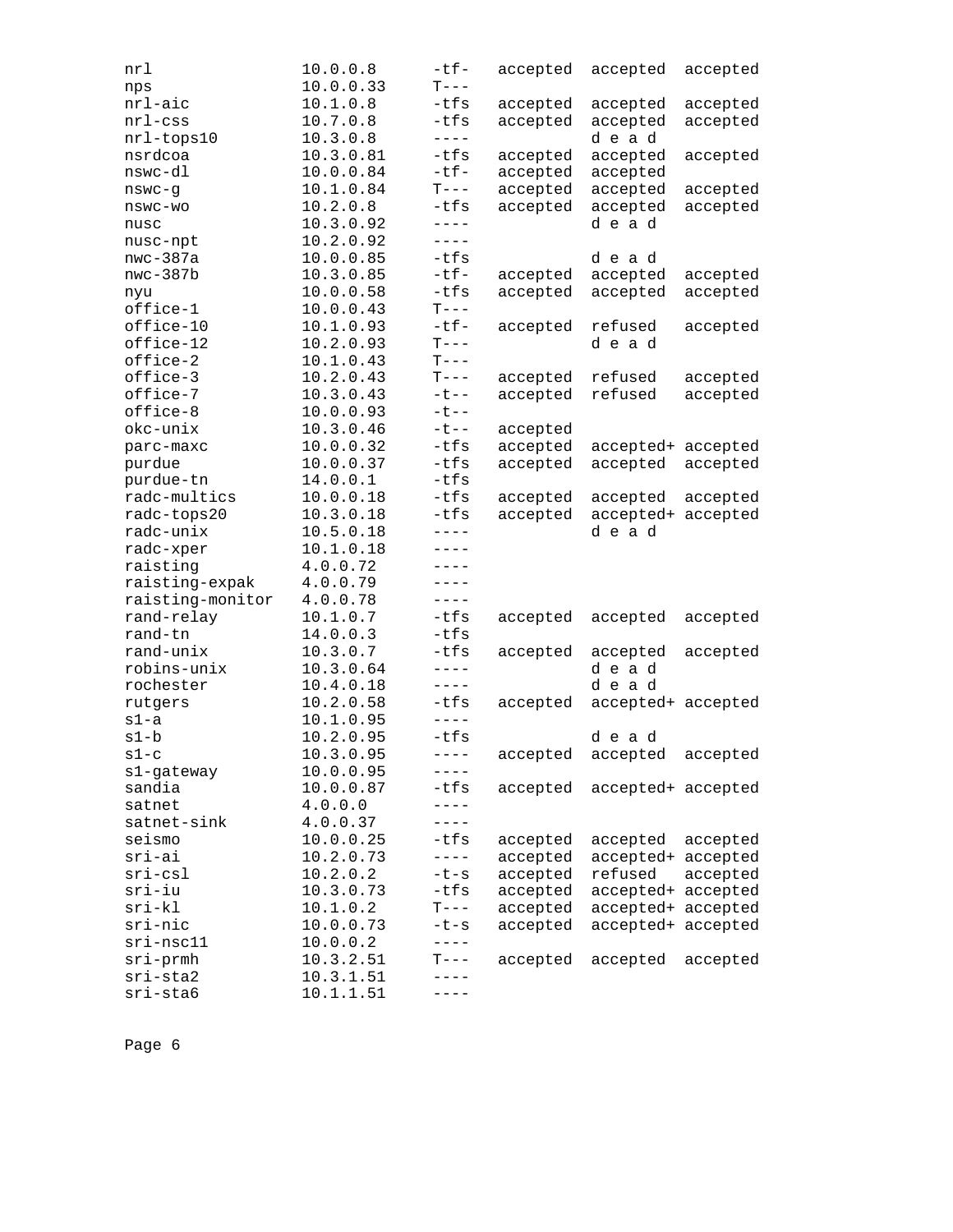| sri-tsc              | 10.3.0.2               | $-tfs$                | accepted             | accepted+ refused                        |          |
|----------------------|------------------------|-----------------------|----------------------|------------------------------------------|----------|
| sri-unix             | 10.2.0.51              | -tfs                  | accepted             | accepted+ accepted                       |          |
| sri-warf             | 10.1.0.73              | $- - - -$             |                      |                                          |          |
| srijoyce             | 10.1.4.51              | $-tf-$                | accepted             | accepted                                 | refused  |
| st-nic               | 10.0.0.51              | $-t$ $-$              |                      | dead                                     |          |
| $su-ai$              | 10.0.0.11              | $-tfs$                |                      |                                          |          |
| su-dsn               | 10.1.0.56              | $---S$                | refused              | refused                                  | accepted |
| su-score             | 10.3.0.11              | -tfs                  | accepted             | accepted+                                | accepted |
| sumex-aim            | 10.0.0.56              | $-tfs$                | accepted             | accepted                                 | accepted |
| tanum-expak          | 4.0.0.3                | $---$                 |                      |                                          |          |
| tanum-monitor        | 4.0.0.43               | $---$                 |                      |                                          |          |
| tycho                | 10.0.0.57              | $-t$ --               |                      |                                          |          |
| ucb-arpa             | 10.0.0.78              | -tfs                  | accepted             | accepted+ accepted                       |          |
| ucb-vax              | 10.2.0.78              | -tfs                  | accepted             | accepted+ accepted                       |          |
| ucbarpa              | 46.0.0.4               | $-tf-$                | accepted             | accepted+                                | accepted |
| ucbcad               | 46.0.0.5               | $-tf-$                | accepted             | accepted                                 | accepted |
| ucbcalder            | 46.0.0.12              | $-tf-$                | accepted             | accepted                                 | accepted |
| ucbdali              | 46.0.0.13              | $-tf-$                | refused              | refused                                  | refused  |
| ucbernie             | 46.0.0.6               | $-tf-$                | accepted             | accepted                                 | accepted |
| ucbesvax             | 46.0.0.9               | $-tf-$                | accepted             | accepted                                 | accepted |
| ucbingres            | 46.0.0.19              | $-tf-$                | accepted             | accepted                                 | accepted |
| ucbkim               | 46.0.0.11              | $-tf-$                | accepted             | accepted                                 | accepted |
| ucbmatisse           | 46.0.0.14              | $-tf-$                | accepted             | accepted                                 | refused  |
| ucbmedea             | 46.0.0.15              | $-tf-$                |                      | accepted                                 | accepted |
| ucbmonet             | 46.0.0.7               | $-tf-$                | accepted             | accepted                                 | accepted |
| ucbvax               | 46.0.0.10              | $-tf-$                | accepted             | accepted+                                | accepted |
| $uc1-cs$             | 11.3.1.42              | $-t$ $-$              | accepted             |                                          | refused  |
| ucl-ucl2             | 11.3.2.42              | $\qquad \qquad - - -$ | accepted             |                                          | refused  |
| ucl-ucl3             | 11.3.3.42              | $---$                 |                      | dead                                     |          |
| ucl-ucl4             | 11.3.4.42              | $---$                 |                      | dead                                     |          |
| ucl-ucl5             | 11.3.5.42              | $---$                 |                      |                                          |          |
| ucl-ucl6             | 11.3.6.42              | $---$                 |                      | dead                                     |          |
| ucl-ucl7             | 11.3.7.42              | $---$                 |                      | dead                                     |          |
| ucla-ats             | 10.3.0.1               | $-tfs$                | accepted             | accepted                                 | accepted |
| ucla-ccn             | 10.1.0.1               | $-t$ $-$              | accepted             | refused                                  | refused  |
| ucla-security        | 10.2.0.1               | -tfs                  | accepted             | accepted                                 | accepted |
| udel-ee              | 10.2.0.96              | -tfs                  |                      | unreachable                              |          |
| udel-relay           | 10.0.0.96              | $-tfs$                |                      | unreachable                              |          |
| udel-tcp             | 10.1.0.96              | $---$                 |                      | unreachable                              |          |
| udel-tn              | 14.0.0.4               | $-tfs$                |                      |                                          |          |
| umd1                 | 128.8.0.1              | -tfs                  | accepted             | accepted+ accepted                       |          |
|                      |                        | $-t$ --               |                      |                                          |          |
| umd2                 | 128.8.0.2              |                       | refused              | refused                                  | refused  |
| umd3                 | 128.8.0.3<br>128.8.0.4 | -tfs<br>-tfs          | accepted             | accepted+ accepted                       |          |
| umd4                 |                        |                       |                      |                                          |          |
| umd5                 |                        |                       |                      | dead                                     |          |
| umd6                 | 128.8.0.5              | -tfs                  | accepted             | accepted+ accepted                       |          |
|                      | 128.8.0.6              | -tfs                  |                      | dead                                     |          |
| umd7                 | 128.8.0.7              | -tfs                  |                      | dead                                     |          |
| usc-ecl              | 10.3.0.23              | -tfs                  | accepted             | accepted+ accepted                       |          |
| usc-eclb             | 10.0.0.23              | -tfs                  | accepted             | accepted+ accepted                       |          |
| usc-eclc             | 10.1.0.23              | -tfs                  | accepted             | accepted+ accepted                       |          |
| usc-isi              | 10.1.0.22              | -tfs                  | accepted             | accepted+ accepted                       |          |
| usc-isib             | 10.3.0.52              | $-tfs$                | accepted             | accepted+ accepted                       |          |
| usc-isid             | 10.0.0.27              | -tfs                  | accepted             | accepted+ accepted                       |          |
| usc-isie<br>usc-isif | 10.1.0.52<br>10.2.0.52 | -tfs<br>-tfs          | accepted<br>accepted | accepted+ accepted<br>accepted+ accepted |          |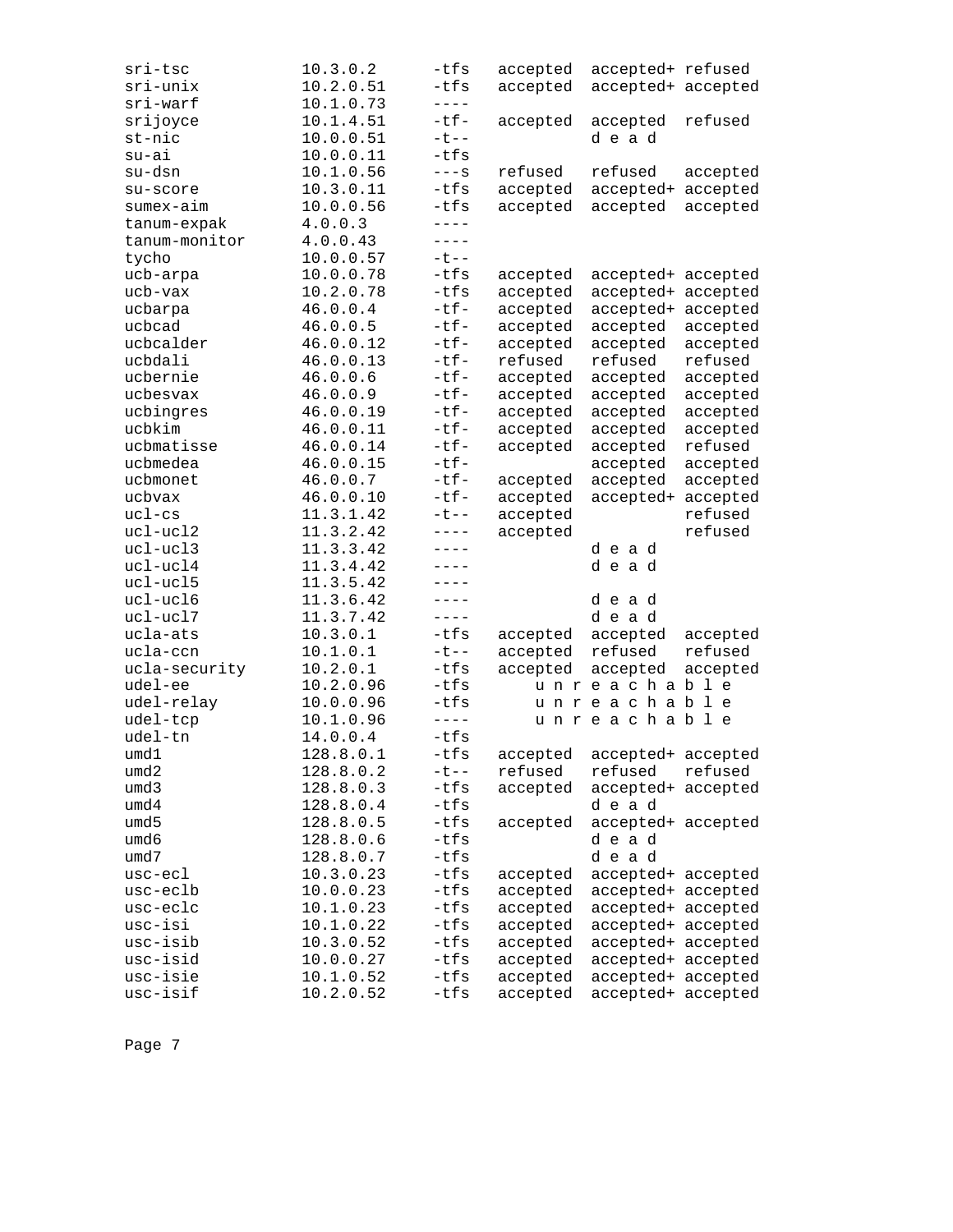| usgs1-amdahl  | 10.2.0.68 |           |          |                    |          |
|---------------|-----------|-----------|----------|--------------------|----------|
| usgs1-multics | 10.0.0.68 | -tfs      | accepted | accepted           | accepted |
| usgs2-multics | 10.0.0.69 | -tfs      | accepted | accepted           | accepted |
| usgs3-multics | 10.0.0.70 | -tfs      | accepted | accepted           | accepted |
| $utha-h-20$   | 10.3.0.4  | -tfs      | accepted | accepted+ accepted |          |
| $uth - cs$    | 10.0.0.4  | -tfs      | accepted | accepted+ accepted |          |
| $utesas-11$   | 10.0.0.62 | $-tf-$    | accepted | accepted+ accepted |          |
| utexas-20     | 10.1.0.62 | $-tf-$    | accepted | accepted+ accepted |          |
| uw-vlsi       | 10.3.0.91 | -tfs      | accepted | accepted           | accepted |
| uwisc-tn      | 14.0.0.2  | $-tfs$    |          |                    |          |
| washington    | 10.0.0.91 | -tfs      | accepted | accepted+ accepted |          |
| wharton-10    | 10.3.0.24 |           |          |                    |          |
| wpafb         | 10.0.0.47 | $- - - -$ | accepted | accepted           |          |
| wpafb-afwal   | 10.1.0.47 | -tfs      | accepted |                    |          |
| yale          | 10.2.0.9  |           |          | dead               |          |
| ypg           | 10.0.0.75 |           |          | dead               |          |
| yuma          | 10.3.0.75 |           |          | dead               |          |
|               |           |           |          |                    |          |

Results in host table order:

| Name         | Address   | Claims        | Telnet   | FTP                | SMTP     |
|--------------|-----------|---------------|----------|--------------------|----------|
| $- - - -$    | -------   | $- - - - - -$ |          | $---$              | ----     |
| 11           | 10.0.0.10 | $---S$        | accepted | accepted           | accepted |
| $su-ai$      | 10.0.0.11 | $-tfs$        |          |                    |          |
| compion-vms  | 10.0.0.12 | $-tfs$        | accepted | accepted           | accepted |
| gunter-unix  | 10.0.0.13 | $- - - -$     |          | dead               |          |
| $cmu-cs-b$   | 10.0.0.14 | $- - - - -$   |          | dead               |          |
| ames-tss     | 10.0.0.16 | $-tf-$        | accepted | accepted           | refused  |
| mitre        | 10.0.0.17 | $-tfs$        | accepted | accepted           | accepted |
| radc-multics | 10.0.0.18 | $-tfs$        | accepted | accepted           | accepted |
| $nbs-vms$    | 10.0.0.19 | $---$         | accepted | accepted           | accepted |
| $sri-nsc11$  | 10.0.0.2  | $---$         |          |                    |          |
| cctc         | 10.0.0.20 | $-t$ $-$      |          |                    |          |
| $111$ -unix  | 10.0.0.21 | $- - - -$     |          | dead               |          |
| isi-speech11 | 10.0.0.22 | $- - - -$     |          |                    |          |
| usc-eclb     | 10.0.0.23 | $-tfs$        | accepted | accepted+ accepted |          |
| nadc         | 10.0.0.24 | $-tfs$        | accepted | accepted           | accepted |
| seismo       | 10.0.0.25 | $-tfs$        | accepted | accepted           | accepted |
| usc-isid     | 10.0.0.27 | $-tfs$        | accepted | accepted+          | accepted |
| arpa-dms     | 10.0.0.28 | ----          |          | dead               |          |
| brl          | 10.0.0.29 | $-tfs$        | accepted | accepted           | accepted |
| $nosc-cc$    | 10.0.0.3  | $-tfs$        | accepted | accepted           | accepted |
| cca-unix     | 10.0.0.31 | $-tfs$        | accepted | accepted           | accepted |
| parc-maxc    | 10.0.0.32 | $-tfs$        | accepted | accepted+          | accepted |
| nps          | 10.0.0.33 | $T--$         |          |                    |          |
| nosc-secure2 | 10.0.0.35 | $- - - -$     |          |                    |          |
| coins-tas    | 10.0.0.36 | $- - - - -$   |          |                    |          |
| purdue       | 10.0.0.37 | $-tfs$        | accepted | accepted           | accepted |
| utah-cs      | 10.0.0.4  | $-tfs$        | accepted | accepted+ accepted |          |
| office-1     | 10.0.0.43 | $T---$        |          |                    |          |
| $mit - xx$   | 10.0.0.44 | $-tfs$        | refused  | accepted+ accepted |          |
| collins-pr   | 10.0.0.46 | $T---$        |          |                    |          |
| wpafb        | 10.0.0.47 | $- - - - -$   | accepted | accepted           |          |
| afwl         | 10.0.0.48 | $-tf-$        | accepted | accepted           |          |
|              |           |               |          |                    |          |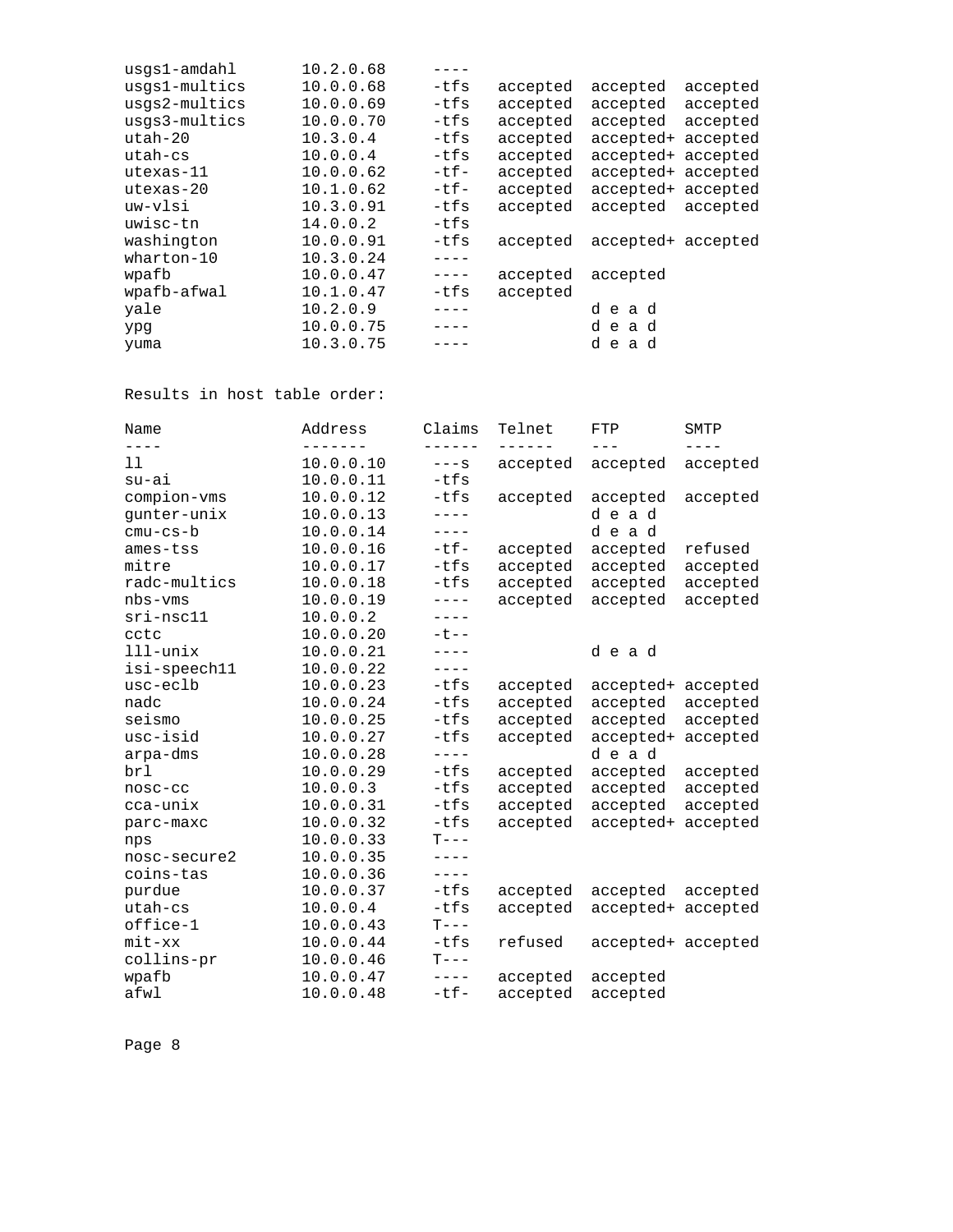| bbn-tenexb    | 10.0.0.49 | $-tf-$     | accepted | accepted+ accepted |          |
|---------------|-----------|------------|----------|--------------------|----------|
| bbnf          | 10.0.0.5  | $-tfs$     | accepted | accepted           | accepted |
| st-nic        | 10.0.0.51 | $-t$ - -   |          | dead               |          |
| ada-vax       | 10.0.0.52 | -tfs       | accepted | accepted           | accepted |
| afsc-ad       | 10.0.0.53 | $-tf-$     | accepted | accepted           |          |
| $cit-20$      | 10.0.0.54 | $T---$     | accepted | accepted           | accepted |
| anl           | 10.0.0.55 | $- - - -$  |          |                    |          |
| sumex-aim     | 10.0.0.56 | $-tfs$     | accepted | accepted           | accepted |
| tycho         | 10.0.0.57 | $-t$ - -   |          |                    |          |
| nyu           | 10.0.0.58 | $-tfs$     | accepted | accepted           | accepted |
| etac          | 10.0.0.59 | $- - - -$  |          | dead               |          |
| mit-multics   | 10.0.0.6  | $-tfs$     | accepted | accepted           | accepted |
| centacs-mmp   | 10.0.0.60 | $- - - -$  |          | dead               |          |
| utexas-11     | 10.0.0.62 | $-tf-$     | accepted | accepted+ accepted |          |
| afsc-sd       | 10.0.0.65 | $- - - -$  |          |                    |          |
| mitre-bedford | 10.0.0.66 | $---$      |          |                    |          |
| afsc-hq       | 10.0.0.67 | $- - - -$  |          |                    |          |
| usgs1-multics | 10.0.0.68 | -tfs       | accepted | accepted           | accepted |
| usgs2-multics | 10.0.0.69 | -tfs       | accepted | accepted           | accepted |
| usgs3-multics | 10.0.0.70 | $-tfs$     | accepted | accepted           | accepted |
| bbn-nu        | 10.0.0.72 | $-tfs$     |          |                    |          |
| sri-nic       | 10.0.0.73 | $-t-s$     | accepted | accepted+ accepted |          |
| ypg           | 10.0.0.75 | $- - - -$  |          | dead               |          |
| ucb-arpa      | 10.0.0.78 | $-tfs$     | accepted | accepted+ accepted |          |
| $dec-2136$    | 10.0.0.79 | -tfs       |          | dead               |          |
| nrl           | 10.0.0.8  | $-tf-$     | accepted | accepted           | accepted |
| hi-multics    | 10.0.0.80 | $-t-s$     | accepted | accepted           | accepted |
| bbnt          | 10.0.0.82 | -tfs       | accepted | accepted           | accepted |
| dtnsrdc       | 10.0.0.81 | -tfs       | accepted | accepted           | accepted |
| nswc-dl       | 10.0.0.84 | $-tf-$     | accepted | accepted           |          |
| $nwc-387a$    | 10.0.0.85 | -tfs       |          | dead               |          |
| sandia        | 10.0.0.87 | -tfs       | accepted | accepted+          | accepted |
| nlm-mcs       | 10.0.0.88 | $-tfs$     | accepted | accepted           | accepted |
| harv-10       | 10.0.0.9  | $- - - -$  |          |                    |          |
| lanl-unix     | 10.0.0.90 | -tfs       | accepted | accepted           | accepted |
| washington    | 10.0.0.91 | $-tfs$     | accepted | accepted+ accepted |          |
| office-8      | 10.0.0.93 | $-t$ $-$   |          |                    |          |
| s1-gateway    | 10.0.0.95 | $- - - -$  |          |                    |          |
| udel-relay    | 10.0.0.96 | $-tfs$     |          | unreachable        |          |
| ucla-ccn      | 10.1.0.1  | $-t$ - $-$ | accepted | refused            | refused  |
| $11-v$ lsi    | 10.1.0.10 | $-tfs$     | accepted | accepted           | accepted |
| compion       | 10.1.0.12 | $-t$ $-$   | accepted | refused            | refused  |
| gunter-adam   | 10.1.0.13 | $-tfs$     | accepted | accepted+ accepted |          |
| $cmu-cs-a$    | 10.1.0.14 | $-t-s$     | accepted | accepted           | accepted |
| radc-xper     | 10.1.0.18 | ----       |          |                    |          |
| nbs-sdc       | 10.1.0.19 | ----       | accepted | accepted+ accepted |          |
| $sri-kl$      | 10.1.0.2  | $T---$     | accepted | accepted+ accepted |          |
| $lll$ -mfe    | 10.1.0.21 | $-t$ --    | accepted | accepted           |          |
| usc-isi       | 10.1.0.22 | -tfs       | accepted | accepted+ accepted |          |
| usc-eclc      | 10.1.0.23 | $-tfs$     | accepted | accepted+ accepted |          |
| isi-png11     | 10.1.0.27 | $---$      |          |                    |          |
| apg-1         | 10.1.0.29 | $-tfs$     | accepted | accepted           | accepted |
| nosc-spel     | 10.1.0.3  | $- - - -$  |          | dead               |          |
| cca-vms       | 10.1.0.31 | $-tfs$     | accepted | accepted           | accepted |
| fnoc          | 10.1.0.33 |            |          | dead               |          |
|               |           |            |          |                    |          |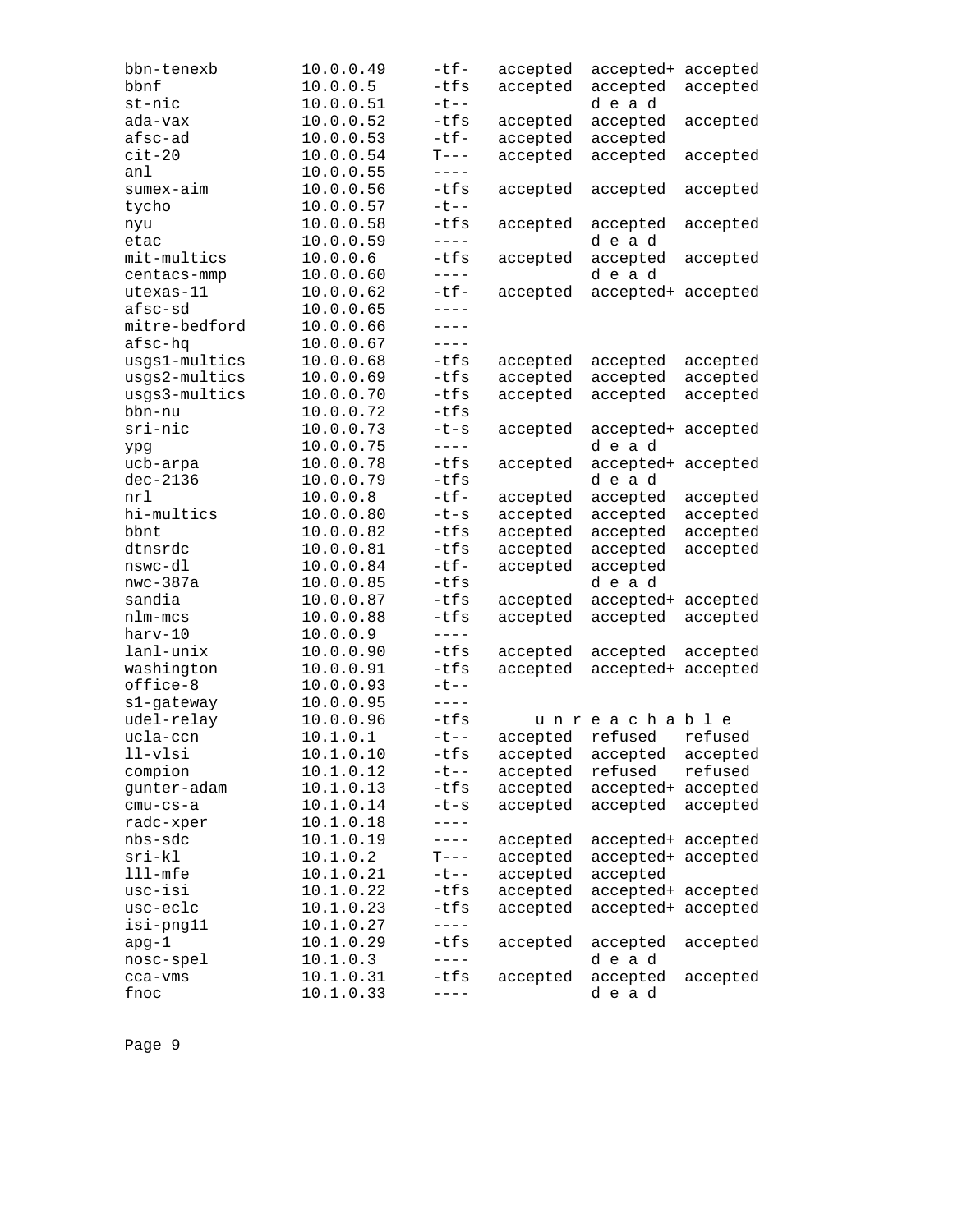| lbl-csam             | 10.1.0.34              | --fs              | accepted             | accepted+ accepted  |                      |
|----------------------|------------------------|-------------------|----------------------|---------------------|----------------------|
| nosc-sdl             | 10.1.0.35              | $- - - -$         |                      |                     |                      |
| cincpacflt-wm        | 10.1.0.36              | ----              |                      |                     |                      |
| bragg-stal           | 10.1.0.38              | $-tfs$            |                      | dead                |                      |
| office-2             | 10.1.0.43              | $\mathcal{T}---$  |                      |                     |                      |
| collins-gw           | 10.1.0.46              | $T---$            |                      |                     |                      |
| wpafb-afwal          | 10.1.0.47              | -tfs              | accepted             |                     |                      |
| bbng                 | 10.1.0.5               | $-tfs$            | accepted             | accepted            | accepted             |
| usc-isie             | 10.1.0.52              | $-tfs$            | accepted             | accepted+           | accepted             |
| ncsc                 | 10.1.0.53              | $- - - -$         |                      | dead                |                      |
| cit-vax              | 10.1.0.54              | $-tfs$            | accepted             | accepted            | accepted             |
| $an1 - mcs$          | 10.1.0.55              | $- - - -$         | accepted             | accepted            | accepted             |
| su-dsn               | 10.1.0.56              | $---S$            | refused              | refused             | accepted             |
| coins-gateway        | 10.1.0.57              | $-- - -$          |                      |                     |                      |
| bnl                  | 10.1.0.58              | $---$             |                      |                     |                      |
| $mit$ -dms           | 10.1.0.6               | $T---$            | accepted             | accepted+ accepted  |                      |
| utexas-20            | 10.1.0.62              | $-tf-$            | accepted             | accepted+           | accepted             |
| martin-b             | 10.1.0.64              | $-tfs$            | accepted             | accepted            | accepted             |
| afgl                 | 10.1.0.66              | $-tf-$            |                      | dead                |                      |
| rand-relay           | 10.1.0.7               | -tfs              | accepted             | accepted            | accepted             |
| bbn-unix             | 10.1.0.72              | $-tfs$            | accepted             | accepted            | accepted             |
| $sri$ -warf          | 10.1.0.73              | $---$             |                      |                     |                      |
| mit-devmultics       | 10.1.0.77              | $-t-s$            | accepted             | accepted            | accepted             |
| dec-marlboro         | 10.1.0.79              | -tfs              | accepted             | accepted            | accepted             |
| nrl-aic              | 10.1.0.8               | -tfs              | accepted             | accepted            | accepted             |
| nalcon               | 10.1.0.81              | -tfs              | accepted             | accepted            | accepted             |
| bbn-vax              | 10.1.0.82              | $-tfs$            | accepted             | accepted            | accepted             |
|                      |                        | $T---$            |                      |                     |                      |
| nswc-g<br>office-10  | 10.1.0.84<br>10.1.0.93 | $-tf-$            | accepted<br>accepted | accepted<br>refused | accepted<br>accepted |
| csnet-sh             |                        | $-tfs$            |                      |                     |                      |
| $s1-a$               | 10.1.0.94              | $---$             | accepted             | accepted+           | accepted             |
|                      | 10.1.0.95              | $---$             |                      | unreachable         |                      |
| udel-tcp<br>sri-sta6 | 10.1.0.96              | $---$             |                      |                     |                      |
|                      | 10.1.1.51              | $-tf-$            |                      |                     |                      |
| srijoyce             | 10.1.4.51              |                   | accepted             | accepted            | refused              |
| ucla-security        | 10.2.0.1               | -tfs<br>$- - - -$ | accepted             | accepted            | accepted             |
| $11-xn$              | 10.2.0.10              |                   |                      | dead                |                      |
| nbs-unix             | 10.2.0.19              | $- - - -$         |                      | dead                |                      |
| $sri-csl$            | 10.2.0.2               | $-t-s$            | accepted             | refused             | accepted             |
| nadc-ncp             | 10.2.0.24              | $- - - -$         |                      | dead                |                      |
| isi-vaxa             | 10.2.0.27              | -tfs              | accepted             | accepted            | accepted             |
| logicon              | 10.2.0.3               | $---$             |                      | dead                |                      |
| office-3             | 10.2.0.43              | $T---$            | accepted             | refused             | accepted             |
| mit-tstgw            | 10.2.0.44              | $T---$            |                      | dead                |                      |
| sri-unix             | 10.2.0.51              | -tfs              | accepted             | accepted+ accepted  |                      |
| usc-isif             | 10.2.0.52              | $-tfs$            | accepted             | accepted+ accepted  |                      |
| afsc-dev             | 10.2.0.53              | -tf-              | accepted             | accepted            |                      |
| acc                  | 10.2.0.54              | $- - - -$         |                      | dead                |                      |
| aids-unix            | 10.2.0.56              | -tfs              | accepted             | accepted            | refused              |
| rutgers              | 10.2.0.58              | $-tfs$            | accepted             | accepted+ accepted  |                      |
| mit-ai               | 10.2.0.6               | $T---$            | accepted             | accepted+ accepted  |                      |
| aerospace            | 10.2.0.65              | -tfs              | accepted             | accepted            | accepted             |
| usgs1-amdahl         | 10.2.0.68              | $---$             |                      |                     |                      |
| sri-ai               | 10.2.0.73              | $- - - -$         | accepted             | accepted+ accepted  |                      |
| ucb-vax              | 10.2.0.78              | $-tfs$            | accepted             | accepted+ accepted  |                      |
| $nswc-wo$            | 10.2.0.8               | $-tfs$            | accepted             | accepted            | accepted             |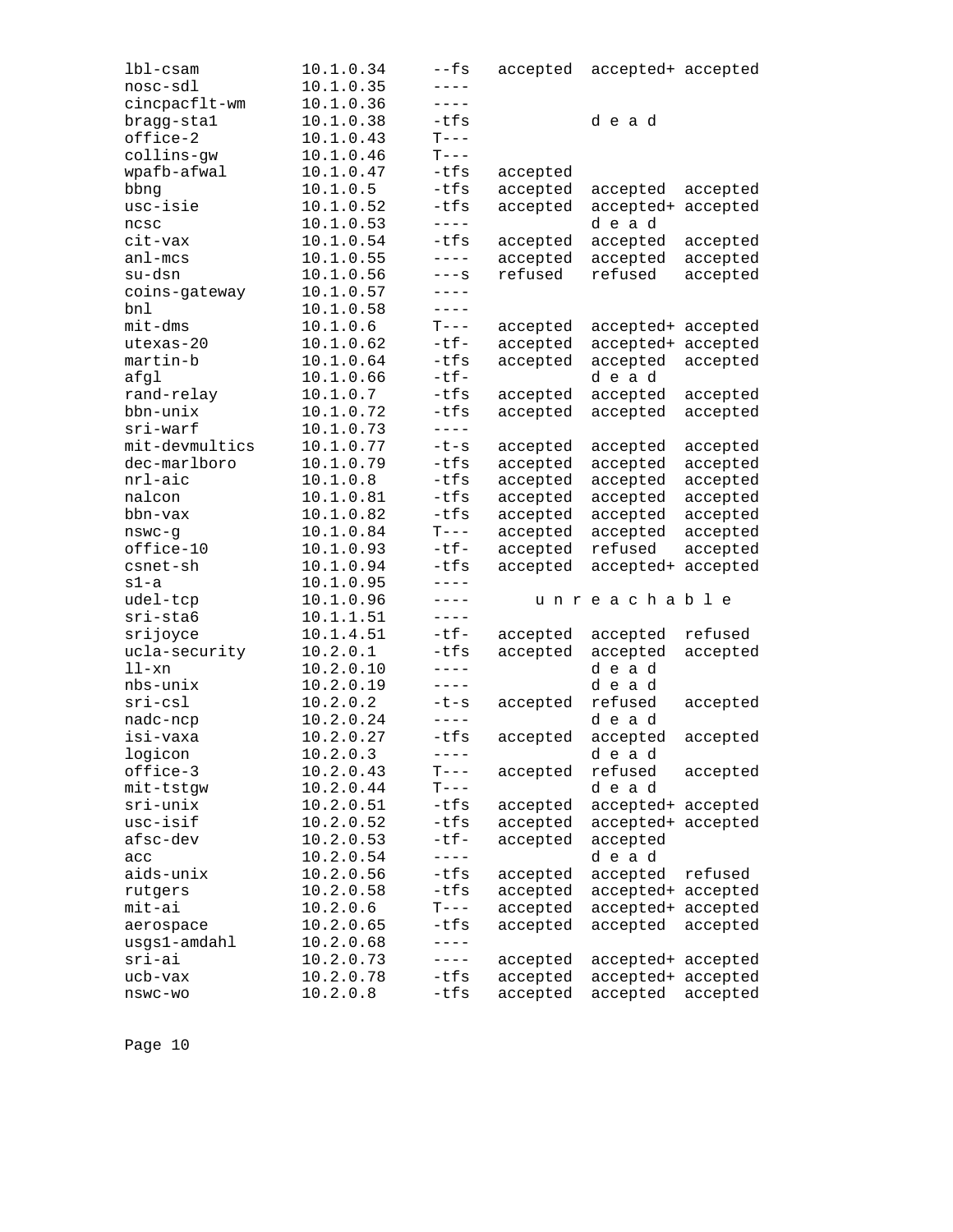| bbn-inoc     | 10.2.0.82  | $-tfs$            |          |                    |          |
|--------------|------------|-------------------|----------|--------------------|----------|
| yale         | 10.2.0.9   | $- - - -$         |          | dead               |          |
| nusc-npt     | 10.2.0.92  | $---$             |          |                    |          |
| office-12    | 10.2.0.93  | $T---$            |          | dead               |          |
| s1-b         | 10.2.0.95  | $-tfs$            |          | dead               |          |
| udel-ee      | 10.2.0.96  | $-tfs$            |          | unreachable        |          |
| ucla-ats     | 10.3.0.1   | $-tfs$            | accepted | accepted           | accepted |
| 11-11        | 10.3.0.10  | $---$             |          |                    |          |
|              | 10.3.0.11  | $-tfs$            |          |                    |          |
| su-score     |            |                   | accepted | accepted+ accepted |          |
| $cmu-cs-c$   | 10.3.0.14  | -tfs<br>$- - - -$ | accepted | accepted+ accepted |          |
| ames-vmsb    | 10.3.0.16  |                   |          | dead               |          |
| radc-tops20  | 10.3.0.18  | $-tfs$            | accepted | accepted+ accepted |          |
| $nbs-p1$     | 10.3.0.19  | $---$             |          | dead               |          |
| sri-tsc      | 10.3.0.2   | $-tfs$            | accepted | accepted+ refused  |          |
| edn-unix     | 10.3.0.20  | $-tfs$            | accepted |                    | accepted |
| usc-ecl      | 10.3.0.23  | -tfs              | accepted | accepted+ accepted |          |
| $whatton-10$ | 10.3.0.24  | $- - - -$         |          |                    |          |
| arpa-png11   | 10.3.0.28  | $-tfs$            |          |                    |          |
| brl-bmd      | 10.3.0.29  | $-tfs$            | accepted | accepted           | accepted |
| nprdc        | 10.3.0.3   | $-tfs$            | accepted | accepted           | accepted |
| kestrel      | 10.3.0.32  | $-t-s$            | accepted | accepted           | accepted |
| fnoc-secure  | 10.3.0.33  | $---$             |          |                    |          |
| nosc-secure3 | 10.3.0.35  | $- - - -$         |          | dead               |          |
| utah-20      | 10.3.0.4   | $-tfs$            | accepted | accepted+ accepted |          |
| office-7     | 10.3.0.43  | $-t$ --           | accepted | refused            | accepted |
| $mit$ -mc    | 10.3.0.44  | $-tfs$            |          | accepted+          |          |
|              |            |                   | accepted |                    | accepted |
| okc-unix     | 10.3.0.46  | $-t$ --           | accepted |                    |          |
| bbn-tenexc   | 10.3.0.49  | $-tf-$            | accepted | accepted           | accepted |
| bbna         | 10.3.0.5   | $-tfs$            | accepted | accepted           | accepted |
| $sri-sta2$   | 10.3.1.51  | $---$             |          |                    |          |
| $sri$ -prmh  | 10.3.2.51  | $T---$            | accepted | accepted           | accepted |
| usc-isib     | 10.3.0.52  | $-tfs$            | accepted | accepted+ accepted |          |
| martin       | 10.3.0.53  | $---$             |          |                    |          |
| jpl-vax      | 10.3.0.54  | $---$             | accepted | accepted+ accepted |          |
| $mit-m1$     | 10.3.0.6   | $T---$            | accepted | accepted+ accepted |          |
| centacs-tf   | 10.3.0.60  | $- - - -$         |          | dead               |          |
| robins-unix  | 10.3.0.64  | $- - - -$         |          | dead               |          |
| rand-unix    | 10.3.0.7   | -tfs              | accepted | accepted           | accepted |
| $sri-iu$     | 10.3.0.73  | $-tfs$            | accepted | accepted+ accepted |          |
| yuma         | 10.3.0.75  | $---$             |          | dead               |          |
| mcclellan    | 10.3.0.78  | $- - - -$         | accepted |                    |          |
| nrl-tops10   | 10.3.0.8   | $- - - -$         |          | dead               |          |
| nsrdcoa      | 10.3.0.81  | $-tfs$            | accepted | accepted           | accepted |
| bbns         | 10.3.0.82  | -tfs              | accepted | accepted           | accepted |
|              |            | $-tf-$            |          |                    |          |
| $nwc-387b$   | 10.3.0.85  |                   | accepted | accepted           | accepted |
| uw-vlsi      | 10.3.0.91  | -tfs              | accepted | accepted           | accepted |
| nusc         | 10.3.0.92  | ----              |          | dead               |          |
| $s1-c$       | 10.3.0.95  | $---$             | accepted | accepted           | accepted |
| cornell      | 10.3.0.96  | $-tfs$            |          | unreachable        |          |
| $11$ -iptcp  | 10.3.44.10 | $T---$            |          |                    |          |
| $11$ -en     | 10.4.0.10  | -tfs              | accepted | accepted           | accepted |
| rochester    | 10.4.0.18  | $---$             |          | dead               |          |
| dca-ems      | 10.4.0.20  | $---$             | accepted | accepted           | accepted |
| bbn-clxx     | 10.4.0.49  | $-tfs$            | accepted | accepted           | accepted |
| bbn-rsm      | 10.4.0.82  | $-t$ $-$          | accepted |                    |          |
| radc-unix    | 10.5.0.18  | $- - - -$         |          | dead               |          |
| dcec-psat    | 10.5.0.20  | $T---$            |          |                    |          |
| bbn-noc2     | 10.6.0.82  | -tfs              | accepted | accepted           | accepted |
| $nrl$ -css   | 10.7.0.8   | -tfs              | accepted | accepted           | accepted |
|              |            |                   |          |                    |          |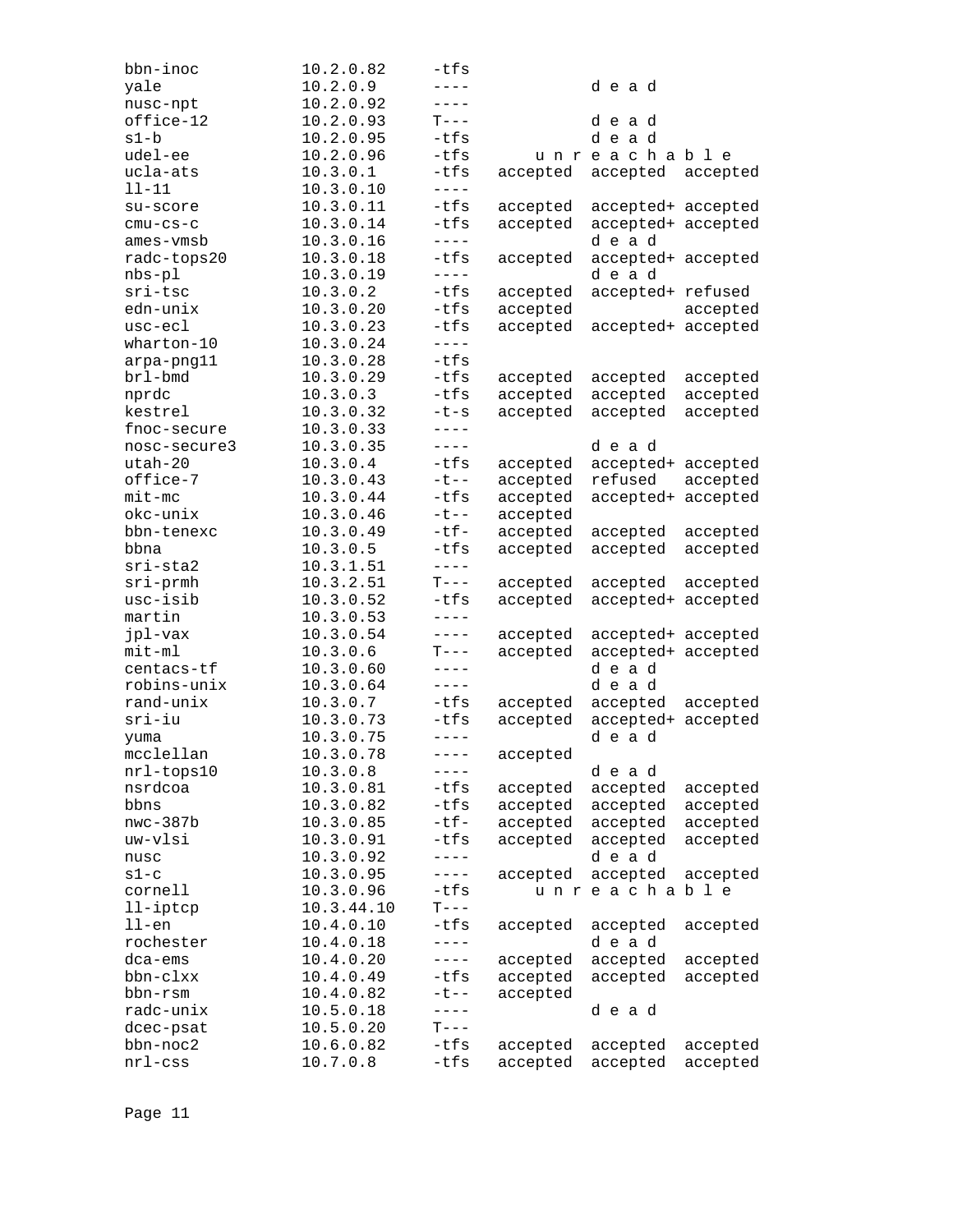| ucl-cs         | 11.3.1.42            | $-t$ --                 | accepted |                    | refused  |
|----------------|----------------------|-------------------------|----------|--------------------|----------|
| $uc1 - ucl2$   | 11.3.2.42            | $---$                   | accepted |                    | refused  |
| ucl-ucl3       | 11.3.3.42            | $---$                   |          | dead               |          |
| ucl-ucl4       | 11.3.4.42            | $---$                   |          | dead               |          |
| ucl-ucl5       | 11.3.5.42            | $- - - -$               |          |                    |          |
| ucl-ucl6       | 11.3.6.42            | $- - - -$               |          | dead               |          |
| ucl-ucl7       | 11.3.7.42            | $---$                   |          | dead               |          |
| csnet-purdue   | 128.10.0.2           | $-tfs$                  |          |                    |          |
| cmu-cs-ius     | 128.2.254.128        | -tfs                    | accepted | accepted           | accepted |
| cmu-cs-vlsi    | 128.2.254.129 -tfs   |                         | accepted | accepted           | accepted |
| $cmu-cs-ps$    | $128.2.254.130$ ---- |                         |          | dead               |          |
| $cmu-cs-zog$   | 128.2.254.131 -tfs   |                         | accepted | accepted           | accepted |
| $cmu-cs-g$     | 128.2.254.132 -tfs   |                         | accepted | accepted           | accepted |
| cmu-cs-cad     | 128.2.254.133        | -tfs                    | accepted | accepted           | accepted |
| cmu-cs-k       | 128.2.254.136        | -tfs                    |          | dead               |          |
| cmu-ri-fas     | 128.2.254.138        | -tfs                    | accepted | accepted           | accepted |
| cmu-cs-spice   | 128.2.254.139 -tfs   |                         | accepted | accepted           | accepted |
| cmu-cs-gandalf | 128.2.254.140 -tfs   |                         | accepted | accepted           | accepted |
| cmu-ri-leg     | 128.2.254.141 -tfs   |                         |          | dead               |          |
| cmu-ri-isl     | 128.2.254.143 -tfs   |                         | accepted | accepted           | accepted |
| $cmu-cs-j$     | 128.2.254.144 -tfs   |                         |          | dead               |          |
| cmu-cs-speech  | 128.2.254.145        | -tfs                    | accepted | accepted           | accepted |
| cmu-cs-unh     | 128.2.254.150 -tfs   |                         | accepted | accepted           | accepted |
| cmu-ri-arm     | 128.2.254.151 -tfs   |                         | accepted | accepted           | accepted |
| cmu-ri-isl2    | 128.2.254.152 -tfs   |                         | accepted | accepted           | accepted |
| cmu-cs-jk      | 128.2.254.154        | $\qquad \qquad - - - -$ |          | dead               |          |
| cmu-cs-pt      | 128.2.254.155        | $-tfs$                  | accepted | accepted           | accepted |
| cmu            | 128.2.254.255        | $- - - - -$             |          | dead               |          |
| dcn1           | 128.4.0.1            | $-tfs$                  | accepted | accepted+ accepted |          |
| dcn2           | 128.4.0.2            | $-tfs$                  | accepted | accepted+ accepted |          |
| dcn3           | 128.4.0.3            | $-tfs$                  | accepted | accepted+ accepted |          |
| dcn4           | 128.4.0.4            | $-tfs$                  |          | dead               |          |
| dcn5           | 128.4.0.5            | $-tfs$                  | accepted | accepted+ accepted |          |
| dcn6           | 128.4.0.6            | -tfs                    | accepted | accepted+ accepted |          |
| dcn7           | 128.4.0.7            | $-tfs$                  |          | dead               |          |
| dcn8           | 128.4.0.8            | -tfs                    |          | dead               |          |
| dcn9           | 128.4.0.9            | $-tfs$                  |          | dead               |          |
| ford1          | 128.5.0.1            | $-tfs$                  | accepted | accepted+ accepted |          |
| ford2          | 128.5.0.2            | $-tfs$                  |          |                    |          |
| ford3          | 128.5.0.3            | $-tfs$                  | accepted | accepted+ accepted |          |
| ford4          | 128.5.0.4            | $-tfs$                  | accepted | accepted+ accepted |          |
| ford-lab       | 128.5.0.8            | $-tfs$                  | accepted | accepted+ accepted |          |
| ford-vax       | 128.5.0.9            | $-tfs$                  |          |                    |          |
| ford-res       | 128.5.0.10           | $-tfs$                  |          |                    |          |
| ford-ecc       | 128.5.0.11           | $-tfs$                  | accepted | accepted+ accepted |          |
| ford-srl       | 128.5.0.12           | $-tfs$                  |          |                    |          |
| ford-ers       | 128.5.0.13           | -tfs                    | accepted | accepted+ accepted |          |
| ford-eed       | 128.5.0.14           | -tfs                    | accepted | accepted+ accepted |          |
| ford-foe       | 128.5.0.15           | $-tfs$                  |          |                    |          |
| ford-wdl1      | 128.5.32.1           | $-tfs$                  | accepted | accepted           | accepted |
| ford-wdl2      | 128.5.32.2           | $-tfs$                  |          |                    |          |
| ford-wdl3      | 128.5.32.3           | -tfs                    |          |                    |          |
| ford-wdl4      | 128.5.32.4           | $-tfs$                  |          |                    |          |
| ford-wdl5      | 128.5.32.5           | $-tfs$                  |          |                    |          |
| ford-wdl6      | 128.5.32.6           | $-t$ $-$                | accepted | accepted           | accepted |
|                |                      |                         |          |                    |          |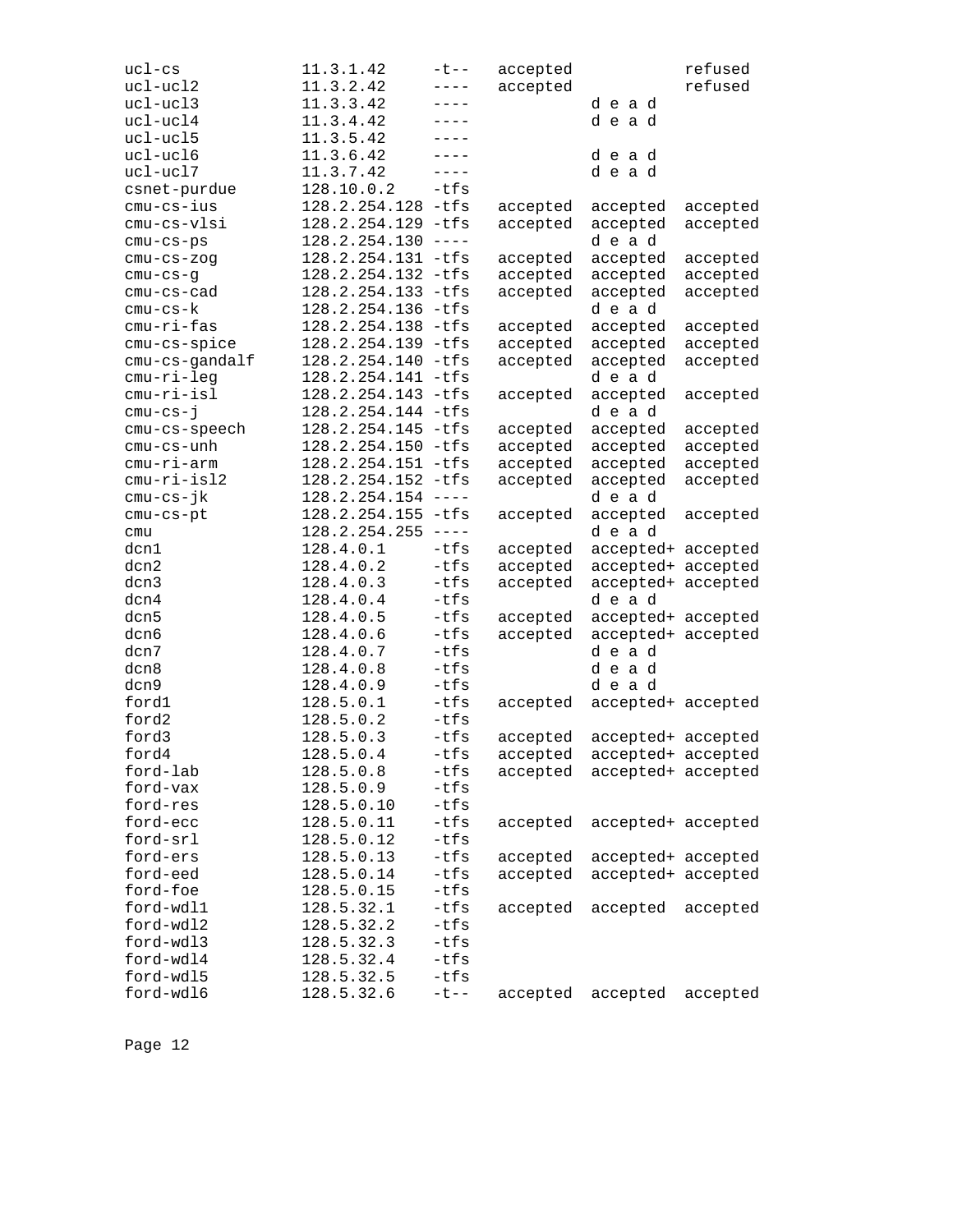| dfvlr1            | 128.7.0.1  | -tfs      |          | unreachable        |          |
|-------------------|------------|-----------|----------|--------------------|----------|
| dfvlr2            | 128.7.0.2  | $-tfs$    |          | unreachable        |          |
| dfvlr3            | 128.7.0.3  | $-tfs$    |          | unreachable        |          |
| dfvlr7            | 128.7.0.7  | -tfs      |          | unreachable        |          |
| umd1              | 128.8.0.1  | $-tfs$    | accepted | accepted+ accepted |          |
| umd2              | 128.8.0.2  | $-t$ --   | refused  | refused            | refused  |
| umd3              | 128.8.0.3  | -tfs      | accepted | accepted+ accepted |          |
| umd4              | 128.8.0.4  | $-tfs$    |          | dead               |          |
| umd5              | 128.8.0.5  | $-tfs$    | accepted | accepted+ accepted |          |
| umd6              | 128.8.0.6  | -tfs      |          | dead               |          |
| umd7              | 128.8.0.7  | $-tfs$    |          | dead               |          |
| bbn-cvax          | 128.11.0.2 | $-tfs$    |          |                    |          |
| purdue-tn         | 14.0.0.1   | $-tfs$    |          |                    |          |
| uwisc-tn          | 14.0.0.2   | $-tfs$    |          |                    |          |
| rand-tn           | 14.0.0.3   | $-tfs$    |          |                    |          |
| udel-tn           | 14.0.0.4   | $-tfs$    |          |                    |          |
| $mit-csr$         | 18.10.0.8  | $---S$    | accepted |                    | accepted |
| mit-ajax          | 18.10.0.64 | $-tf-$    | accepted | accepted           | accepted |
| $mit-cls$         | 18.10.0.76 | $-tfs$    | accepted | accepted           | accepted |
| csnet-sh          | 192.5.2.3  | $T---$    | accepted | accepted+ accepted |          |
| brl-vld           | 192.5.21.2 | $-tfs$    |          | unreachable        |          |
| brl-secad-vg      | 192.5.21.3 | $---$     |          | unreachable        |          |
| brl-vld-vg        | 192.5.21.4 | $- - - -$ |          | unreachable        |          |
| brl-vld-gr        | 192.5.21.5 | $-tfs$    |          | unreachable        |          |
| $cit-750$         | 192.5.7.3  | $-tfs$    |          | unreachable        |          |
| edn-host1         | 21.1.0.1   | $-tfs$    | accepted |                    |          |
| bbncca            | 3.0.0.2    | $-tfs$    | accepted | accepted           | accepted |
| bbnccf            | 3.0.0.4    | -tfs      | accepted | accepted           | accepted |
| bbnx              | 3.0.0.8    | $-tfs$    | accepted | accepted           | accepted |
| csnet-cic         | 3.0.0.14   | $-tfs$    | accepted | accepted           | accepted |
| bbn-noc           | 3.1.0.14   | $-tfs$    | accepted | accepted           | accepted |
| bbnccb            | 3.1.0.2    | -tfs      | accepted | accepted           | accepted |
| alta-coma         | 3.1.0.50   | $T---$    |          |                    |          |
| bbn-admin         | 3.1.0.6    | $-tfs$    | accepted | accepted           | accepted |
| bbnz              | 3.1.0.7    | $-tfs$    | accepted | accepted           | accepted |
| bbnccc            | 3.2.0.2    | $-tfs$    | accepted | accepted           | accepted |
| bbnp              | 3.2.0.4    | -tfs      | accepted | accepted           | accepted |
| bbn-inoc          | 3.2.0.6    | $-tfs$    | accepted | accepted           | accepted |
| bbnq              | 3.2.0.7    | $-tfs$    | accepted | accepted           | accepted |
| bbny              | 3.2.0.8    | -tfs      | accepted | accepted           | accepted |
| bbnccd            | 3.3.0.2    | $-tfs$    | accepted | accepted           | accepted |
| bbncci            | 3.3.0.4    | -tfs      | accepted | accepted           | accepted |
| bbnw              | 3.3.0.6    | $-tfs$    | accepted | accepted           | accepted |
| bbn-cd            | 3.3.0.9    | $-tfs$    | accepted | accepted           | accepted |
| satnet            | 4.0.0.0    | ----      |          |                    |          |
| etam-expak        | 4.0.0.1    |           |          |                    |          |
| goonhilly-expak   | 4.0.0.2    | - - - -   |          |                    |          |
| tanum-expak       | 4.0.0.3    | $- - -$   |          |                    |          |
| satnet-sink       | 4.0.0.37   |           |          |                    |          |
| etam-monitor      | 4.0.0.41   |           |          |                    |          |
| goonhilly-monitor | 4.0.0.42   |           |          |                    |          |
| tanum-monitor     | 4.0.0.43   |           |          |                    |          |
| raisting          | 4.0.0.72   |           |          |                    |          |
| raisting-monitor  | 4.0.0.78   | $- - -$   |          |                    |          |
| raisting-expak    | 4.0.0.79   |           |          |                    |          |